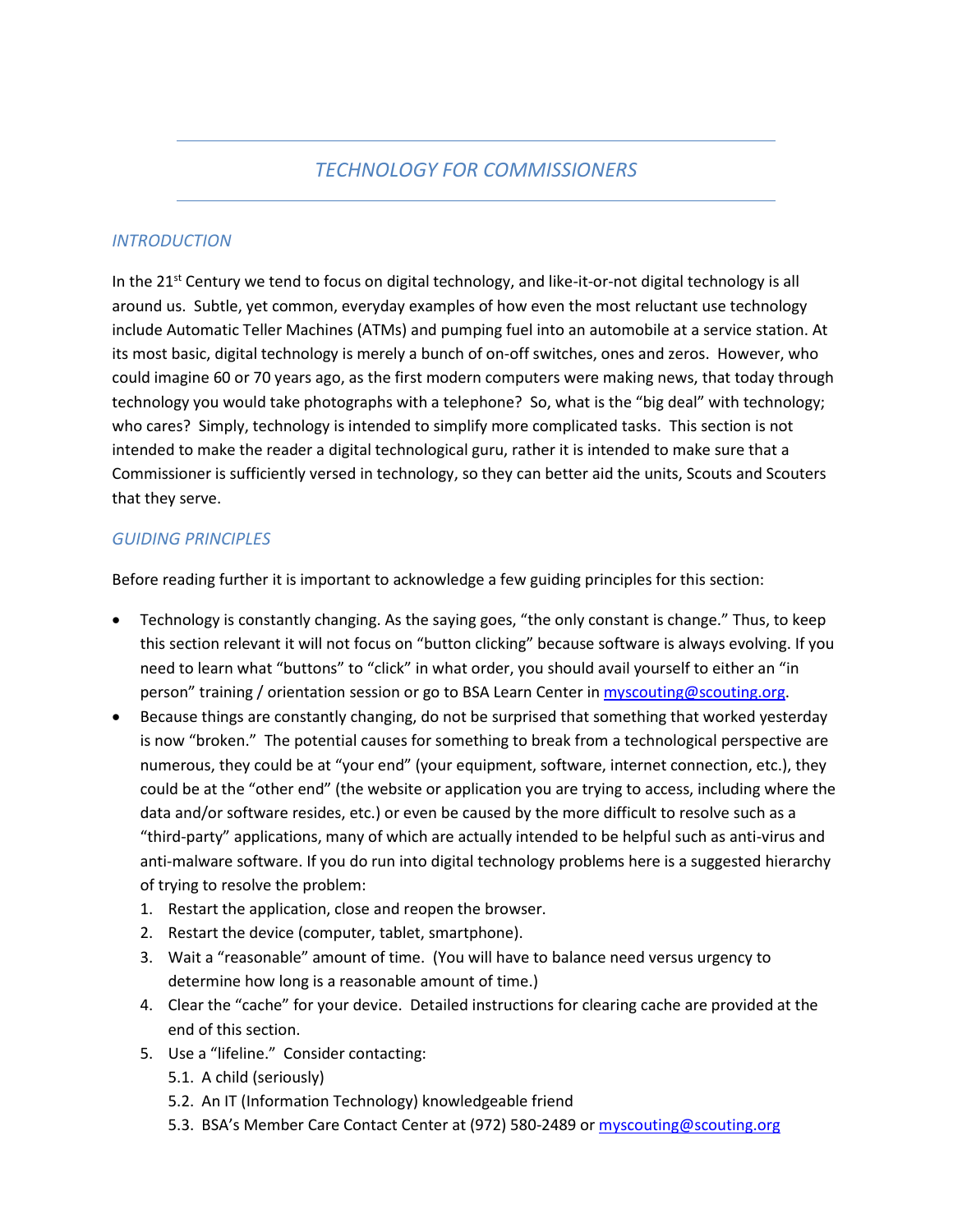• It is difficult and costly, both in time, money and human resources, to accomplish everything that is technologically possible. As an organization BSA needs to balance how much of its resources are devoted to IT and the benefit gained versus delivering a quality Scouting program. Unfortunately, it is not possible to constantly deploy software and applications that are - and remain - the most technologically advanced. Additionally, even across the family of BSA, IT priorities will always exist and may need to be reprioritized at a moment's notice.

When computers and internet connections were not very fast, one of the ways that the industry used to "speed things up" was to store recently used information such as images, so if you needed that information again it did not have to be downloaded again. Most web browsers and applications routinely "clear" the cache, but sometimes the information in the cache may be particularly persistent. When the information in the cache does not automatically update itself, you can find that things like redesigned web pages don't seem to load with the newest design in your browser. If this happens to you, consider clearing your device's cache. Appendix 1 provides details on how to clear the cache of several popular browsers.

There are many ways to approach the technology that Commissioners should be knowledgeable about, but for this presentation the topic will be divided into:

- General Technology
- Technology that can be used by Scouters through their role as a Commissioner (IT for Commissioners)
- Technology that Commissioners should have enough awareness and knowledge of that they can at least start a dialog with the units, Scouts and Scouters they serve.
- Other Technology

### *GENERAL TECHNOLOGY*

The following official IT websites are available to all Scouters, and Commissioners should be aware of their existence. This is a partial list, as there are many other "official" BSA sites. There are too many "unofficial" IT sources, and the list is constantly expanding, so no attempt will be made to list them. Periodically using some of this technology will help you remain current"

- 1. BSA's primary internet web page:<https://www.scouting.org/> . Organized into the following major topics
	- Scouting Programs
	- Training
	- Scouting Safely
	- Scouting Resources
		- o Commissioner[s https://www.scouting.org/commissioners/](https://www.scouting.org/commissioners/)
	- Awards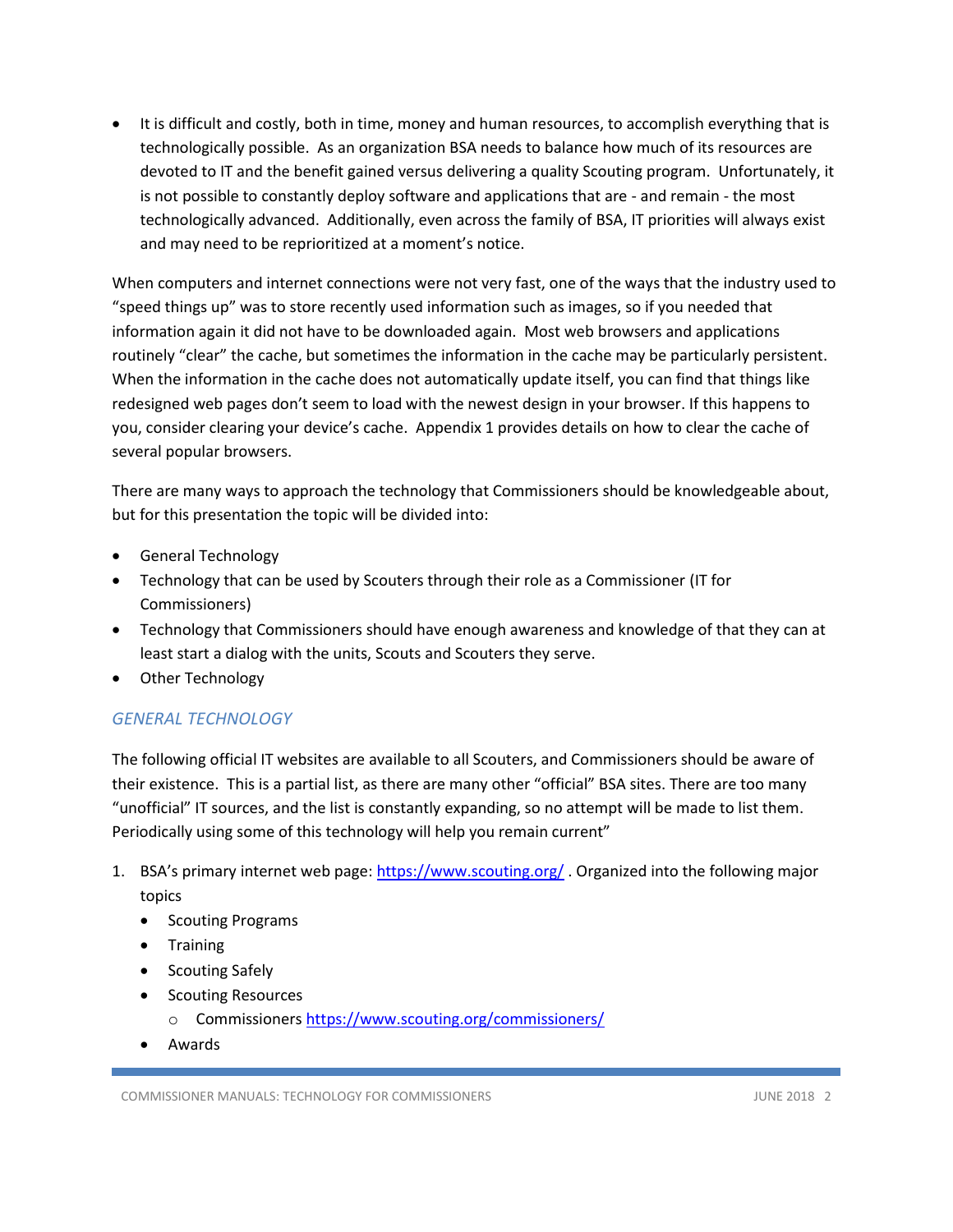- Outdoor Programs
- About the BSA
- 2. The official BSA Newsroom<https://www.scoutingnewsroom.org/>
- 3. The official YouTube Channel of the BSA<https://www.youtube.com/user/BSA100years>
- 4. Facebook
	- Official BSA page<https://www.facebook.com/theboyscoutsofamerica/>
	- **•** Official Commissioner's page <https://www.facebook.com/CommissionersOfTheBoyScoutsOfAmerica/>
- 5. Scout Shop<https://www.scoutshop.org/>
- 6. Bryan on Scouting, a.k.a. "Bryan's Blog" is a blog for BSA's adult leaders and is the official blog of **SCOUTING** magazin[e https://blog.scoutingmagazine.org/](https://blog.scoutingmagazine.org/). You can subscribe to have daily postings sent directly to your e-mail.
- 7. Scouting Wire is the official blog of the Scouting movement<https://scoutingwire.org/> . You can subscribe to have postings sent directly to your e-mail.
- 8. [Boys' Life](file:///D:/Documents/Scouting/National/Manuals/boyslife.org)
- 9. [BSA Uniforms](http://www.bsauniforms.org/)
- 10. [Florida Sea Base](http://www.bsaseabase.org/)
- 11. [National Eagle Scout Association](http://www.nesa.org/)
- 12. [Northern Tier](http://www.ntier.org/)
- 13. [Order of the Arrow](https://oa-bsa.org/)
- 14. [Philmont Scout Ranch](http://www.philmontscoutranch.org/)
- 15. [Pinewood Derby](http://www.pinewoodderby.org/)
- 16. [Scouting Alumni & Friends](http://www.scoutingfriends.org/)
- 17. [Scouting Magazine](https://scoutingmagazine.org/)
- 18. [Sea Scouts, B.S.A.](https://seascout.org/)
- 19. [Venturing](http://www.venturing.org/)
- 20. [The Summit Bechtel Reserve](http://www.summitbsa.org/)

Social media has changed the way most Americans communicate. With a cellphone and a data plan everybody can contribute to the knowledge we have as a collective. Of course, there are associated risks such as being misled by incomplete or intentionally inaccurate information - which is a constant threat with "developing stories;" however, social media can help to quickly communicate a message or provide answers to questions that are otherwise elusive. Commissioners are encouraged to join one or more of the following unofficial commissioner social media sites:

- **1. [Commissioners of the Boy Scouts of America](https://www.facebook.com/CommissionersOfTheBoyScoutsOfAmerica/)** "Official" Facebook page
- 2. **[Commissioner Training](https://www.facebook.com/groups/1976324522626471/)  BSA** Facebook page
- 3. **[BSA Roundtable Commissioners](https://www.facebook.com/groups/ScoutRTCommish/)** Facebook page
- 4. **[Commissioner Service \(Boy Scouts of America\)](https://www.facebook.com/groups/bsa.commissioners)** Facebook page
- 5. **[Commissioners of the Boy Scouts of America](https://www.linkedin.com/groups/92833)** LinkedIn page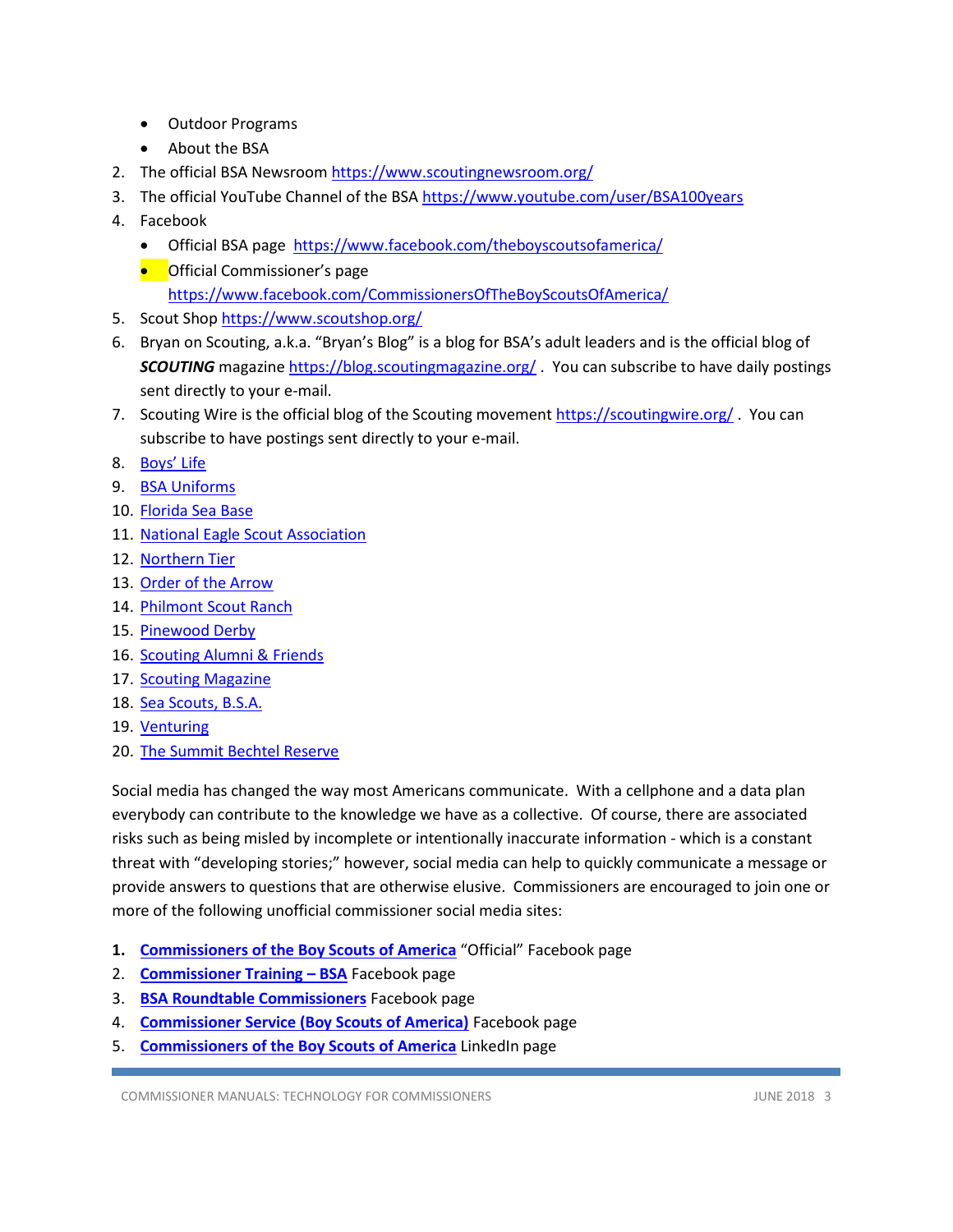#### 6. **[Scout Commissioner Corner](https://groups.yahoo.com/neo/groups/Scout_Commissioner/info)** Yahoo! group

#### *BSA TECHNOLOGY*

The following websites and applications are owned by BSA, and are used by individuals, Scouters and units to manage Scouting at various levels. All of these websites require registration and log on credentials to go beyond the landing page.

• *my*[.Scouting](https://my.scouting.org/) – Scouters have the following applications available once logged onto the *my*.Scouting web site. Some of these applications can be accessed through multiple entry points, but all are available by "clicking" the 'Menu' button in the upper left-hand corner.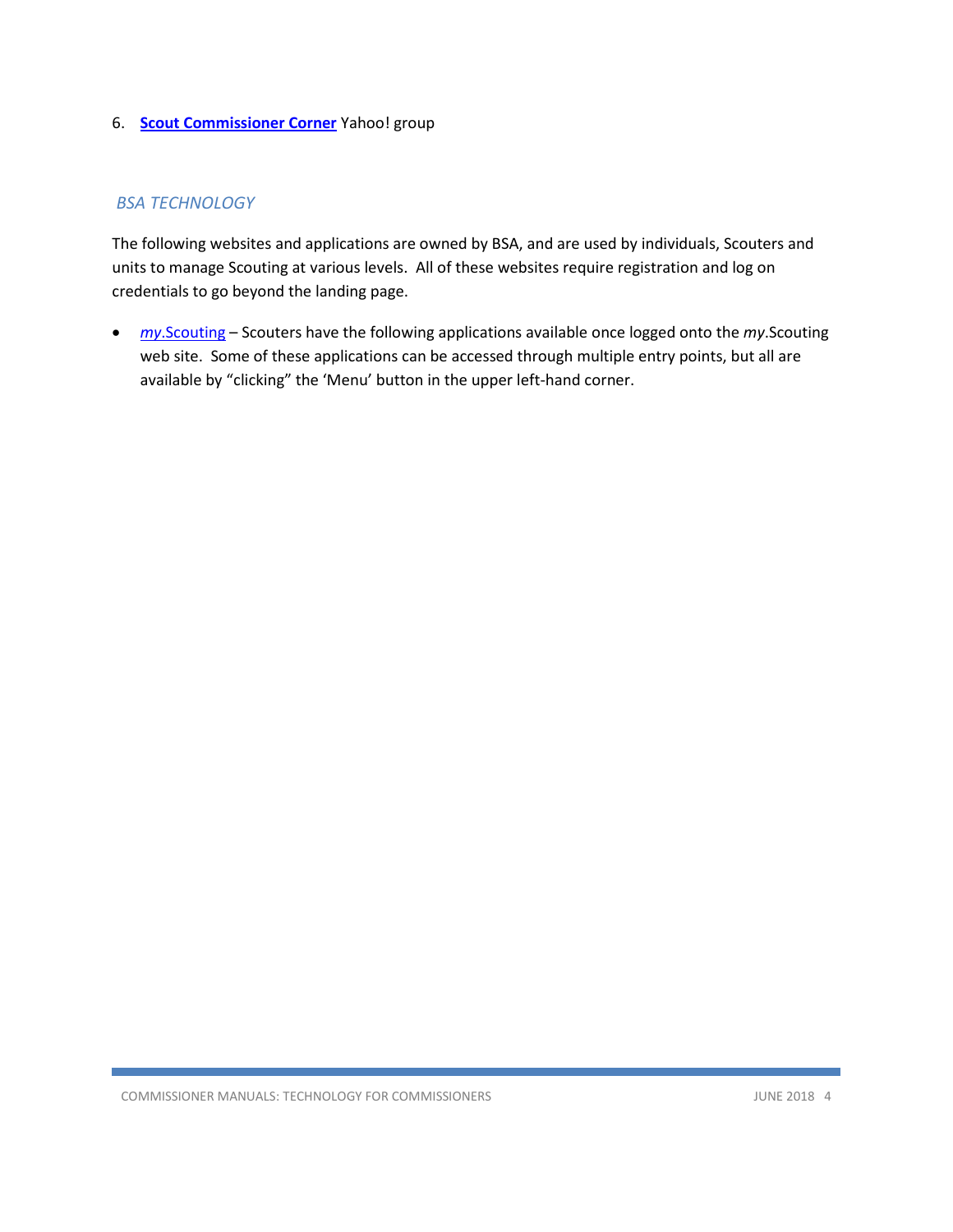

**available.** This is the KEY portal to all sorts of applications available to volunteers. For members with multiple membership numbers, which typically occurs for individuals registered at the Area, Regional and National level, you may need to change which membership ID is your current "primary" via the Manage Member ID application found under the Legacy Web Tool pull-down in order to change your scouting role.

One capability that was granted to all commissioners with the deployment of Commissioner Tools in 2014 was access to both Training and Member Managers. Additionally, commissioner have the ability to make Training entries in Training Manager (except for themselves); this is a privilege which must not be abused and needs to be used with great caution.

- o **My Dashboard** takes you to My Training, the landing page which shows you your Youth Protection Training (YPT) status and provides you one entry point for retaking your YPT. Other tabs are:
	- **F** Training Center where training courses can be accessed by program
	- **Requirements** Lists the required position-specific courses to take to be considered trained in your position.
	- **EXECOMPLE 19.5 FORM FIGURE 19.5 FORM FIGURE 19.5 FORM FIGURE 10.5 FORM FIGURE 10.5 FORM FIGURE 10.5 FORM FIGURE 10.6 FIGURE 10.5 FORM FIGURE 10.5 FORM <b>CONDE**
- o My Inbox This is used for notifications from Online Registration if a Lead or application needs to be acted upon.
- $\circ$  My Applications If a volunteer or parent has submitted an application which is not fully processed it will appear he and can be withdrawn. Also, if a unit returns the application to the potential leader for more information, for example they need another reference, the application will be available to open and add to it.

Under the **Legacy Web Tools** pulldown – Over time, all Legacy Tools are likely to be replaced and updated.

o **BeAScout Membership Application Status**

COMMISSIONER MANUALS: TECHNOLOGY FOR COMMISSIONERS **FOR COMMISSIONERS** JUNE 2018 5

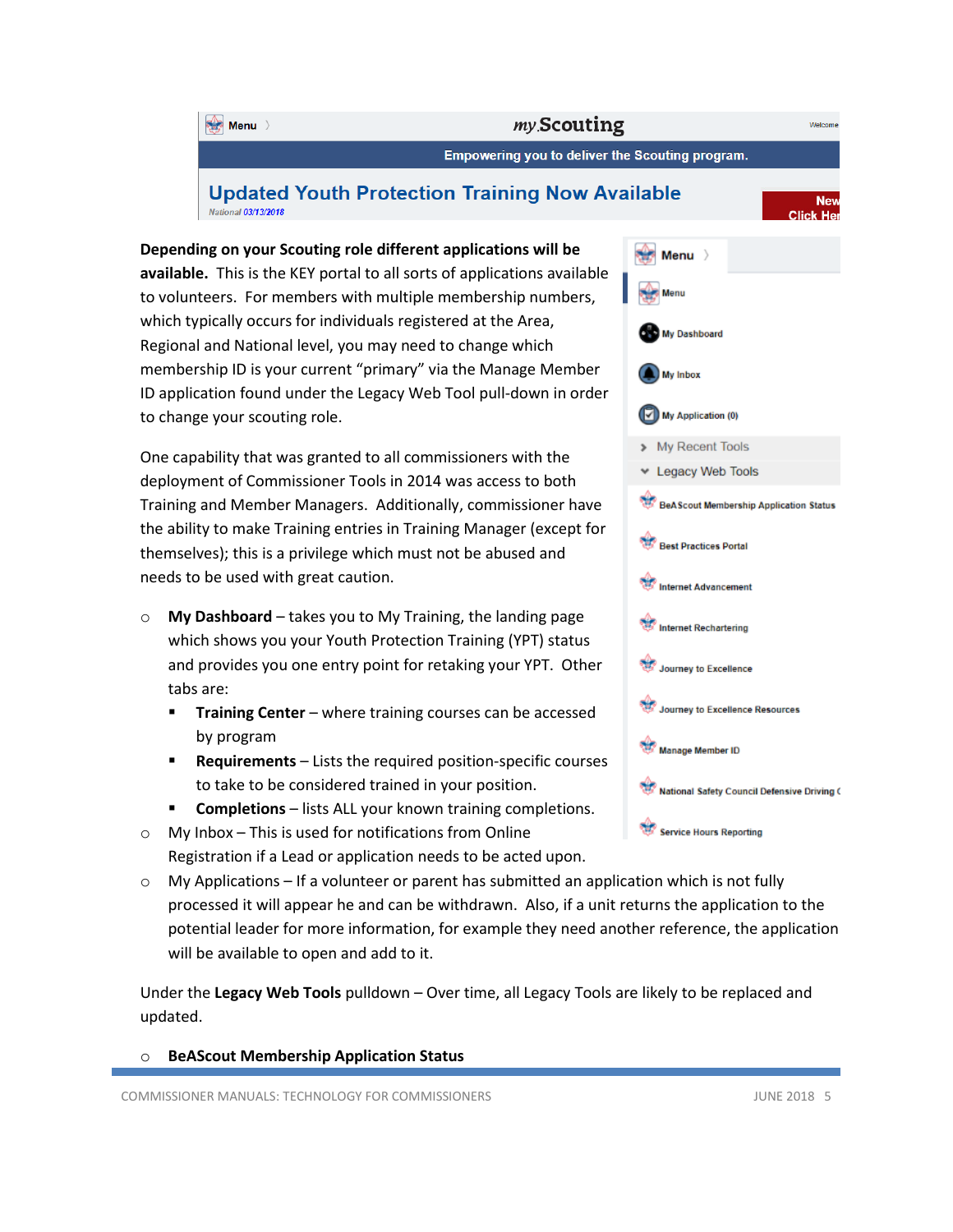- o **Best Practices Portal**
- o **Internet Advancement** (slated for retirement in 2018 at the time of publication)
- o **Internet Rechartering**
- o **Journey to Excellence** This application is one that administrative commissioners should frequent often to monitor the Journey to Excellence (JTE) progress of their district, council, area, region or national. From this application you can see the "JTE dashboard" with dials and meters that track the organization's JTE progress. This site also allows access to historical information.
	- Each dial can be explored by clicking on it, which provides information on how the metric is calculated, provides information on when the data is updated, and provides a list of some comparable JTE gold councils or districts for the selected metric.
	- **TE** data that is updated three times a month is routinely updated on the  $8<sup>th</sup>$ , 16<sup>th</sup>, and 28<sup>th</sup>.
	- **EXECT** A less intuitively obvious tool, but extremely helpful is the JTE Finish Line and JTE Progress Reports for districts and councils. (The Finish Line Report is not available for units at this time in 2018.) These reports are accessed by clicking on the printer icon in the upper lefthand corner.
	- See Appendix 2 for a listing of Role to Functionality.
- o **Journey to Excellence Resources**
- o **Manage Member ID** Until such time that BSA is able to implement a single Member ID for each individual, this application will be of particular interest to those Scouters registered in two or more councils, including the "National Council, BSA – Irving, TX - #000." There are two circumstances which would result in a Scouter having more than one Member ID:
	- Registrations in multiple councils
	- Having created a new *my*.scouting account without linking an existing Member ID to the account. (This frequently occurs when an Adult Lion or Tiger Partner, whom BSA assigns a

Member ID decides to take Youth Protection Training as a part of becoming a registered leader such as a Den Leader.

- Some helpful hints include:
	- ❖ Accounts must always contain at least one Membership ID number. Add new Member ID(s) before removing any Member IDs that are no longer applicable.

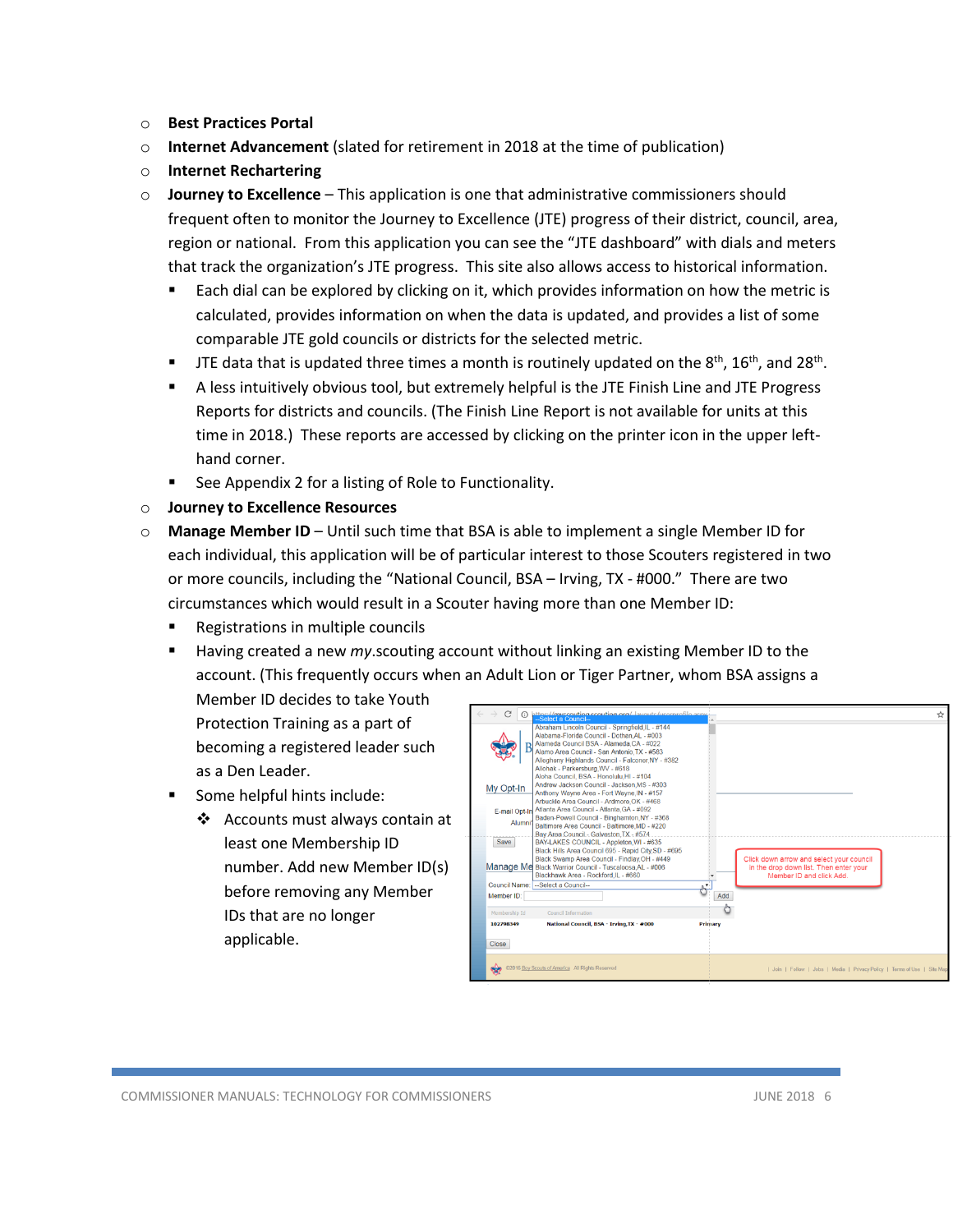- ❖ To switch between Member IDs, select "Set as Primary" the Member ID desired to grant appropriate *my*.Scouting access as described above. E.g., Regional Board member and local unit leader.
- ❖ You must logout of the system and then log back in for the change to take effect.

### Manage Member ID

| Member ID:    | Council Name:   --Select a Council--                |                | Add    |
|---------------|-----------------------------------------------------|----------------|--------|
| Membership Id | <b>Council Information</b>                          |                |        |
| 111077697     | National Capital Area Council - Bethesda, MD - #082 | Set as primary | Remove |
| 126054248     | National Council, BSA - Irving, TX - #000           | Primary        | Remove |
| 130850921     | Laurel Highlands Council - Pittsburgh, PA - #527    | Set as primary | Remove |

- Additionally, through Manage Member ID individuals select their "My Opt-In" options for:
	- ❖ E-mails Permits receiving other Scouting-related information via e-mail. If you prefer not to receive this additional information, deselect the checkbox.

Close

- ❖ Alumni The definition of a BSA Alumni is a former Scout, a current or former Scout leader, family members of current or former Scouts, and anyone who is supportive of the Scouting program and would like to be connected.
- o **National Safely Council Defensive Driving Course**
- o **Service Hour Reporting**
- o **Training Validation**
- o **Voice of the Scout**

Depending on your registration and roles, there will be one or more additional organizational pulldown menus. To access the *my.*Scouting suite tools you need as a commissioner, click on the pulldown associated with the organization (council, district, etc,). The applications commissioners will see include:

- o **Commissioner Tools** (See Appendix 2 for a listing of Role to Functionality)
- o **Commissioner Administration** (Administrative Commissioners only) (See Appendix 2 for a listing of Role to Functionality)
- o **Member Manager** (See Appendix 2 for a listing of Role to Functionality)
- o **My Organizational Dashboard**
- o **Training Manager** (See Appendix 2 for a listing of Role to Functionality)
- o **Organization Security Manager** (Available to District and Council Commissioners to delegate *my*.Scouting authority)

### *OTHER TECHNOLOGY*

• [Scoutbook](https://www.scoutbook.com/) – Is the **Unit** Management application offered by BSA. Because this is a unit management software application, Commissioners are not granted automatic access; HOWEVER, the unit administrator can add the Commissioner to their leader roster as a Commissioner. Scoutbook requires an annual 'subscription' of approximately \$1 per Scout. Scoutbook is constantly adding to its capabilities.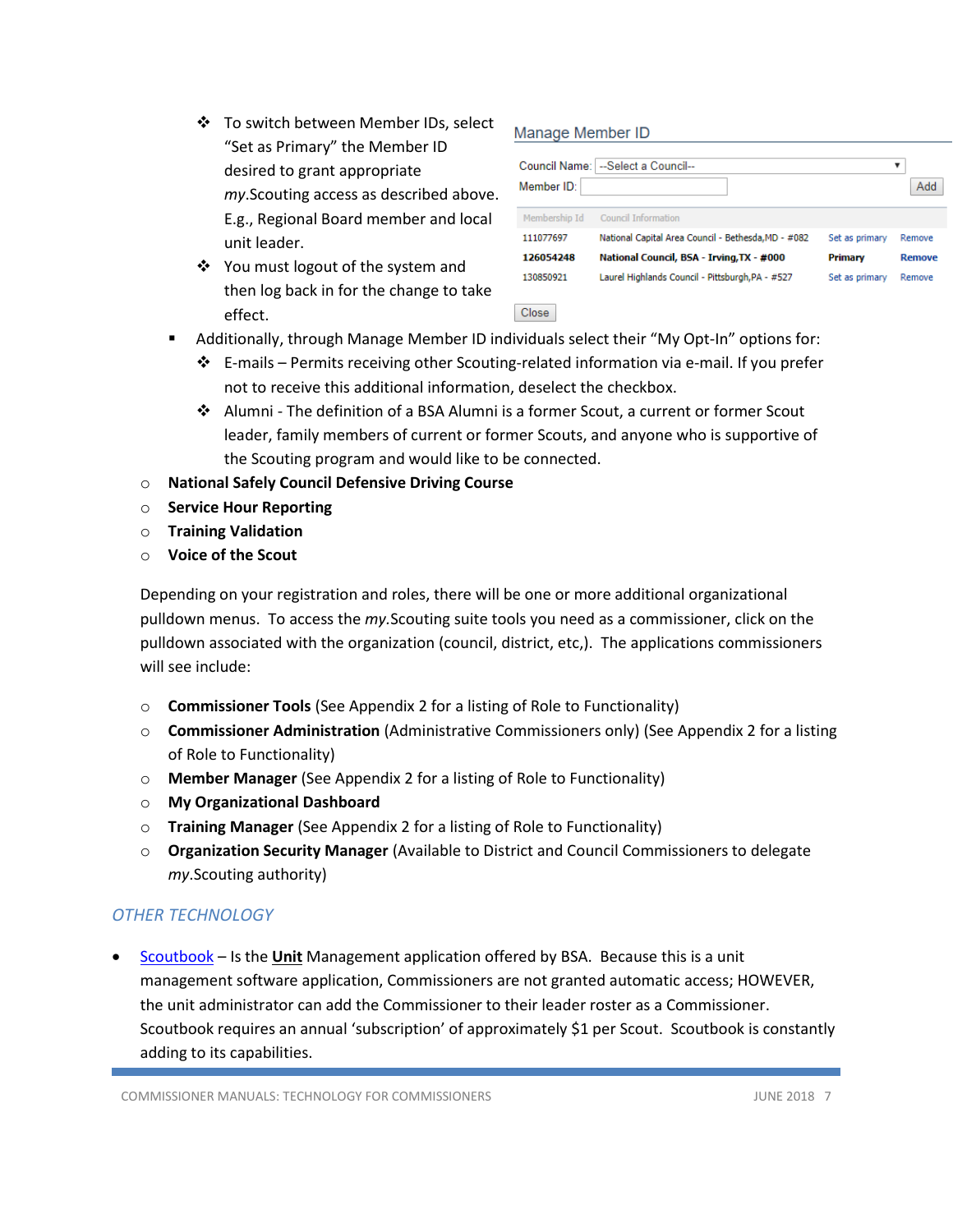In early 2018 BSA began steps to move the database behind Internet Advancement to the Scoutbook database, making the Scoutbook database the "database of record" for advancement data. For units that use Scoutbook each Scout must be "synchronized" for their advancement data to be transmitted back and forth between the unit and BSA's database of record. Another convenient feature of Scoutbook is the ability to synchronize the training records of leaders with BSA's training database of record. Other currently popular Scoutbook features include:

- o Creation of rosters and reports
- $\circ$  Calendaring with or without reminders, plus an RSVP capability and the ability to generate permission slips
- o Messaging leaders and parents both by e-mail and text message. This feature is particularly handy when a unit needs to make an urgent communication such as an event cancellation due to inclement weather.
- $\circ$  Connecting adults to youth who can be granted privileges to help with individual Scout's advancements
- o Tracking leader training

To remain current with changes to Scoutbook, users of Scoutbook should consider subscribing the blog[: https://www.scoutbook.com/mobile/blog/](https://www.scoutbook.com/mobile/blog/) .

- **Scoutbook Lite** is a free application that will be the replacement for Internet Advancement for units not using Scoutbook. In time additional features, such as Service Hour Reporting, are planned to be added.
- **MyScouting** mobile app User configurable to be in English or Spanish, what you see in this application also depends on your Scouting role. Non-commissioners have the following capabilities:
	- o My Training, which provides access to BSA's Training Center including commissioner training, Youth Protection Training and completions, and complete chronological history of your completed training through My Completions with ability to download copy of training certificate.
	- $\circ$  Organization Roster this feature allows those authorized at the council and district level to search for adults down to the unit level. Additionally, you can filter by YPT status, whether a leader is trained, send emails to specific filtered positions, or call directly from your device.
	- o Announcements
	- o Scouting Calendar
	- o You can also access and modify your personal profile (address, phone and email) and access a tremendous on-line digital library with content organized under the following headings: Units, Districts, Commissioner and General.

Additionally, based on their role, commissioners can access the Commissioner Tools through the mobile application. Note: when originally designed, commissioner access to the mobile MyScouting app was primarily intended for Unit Commissioners and Roundtable Commissioner to make "in the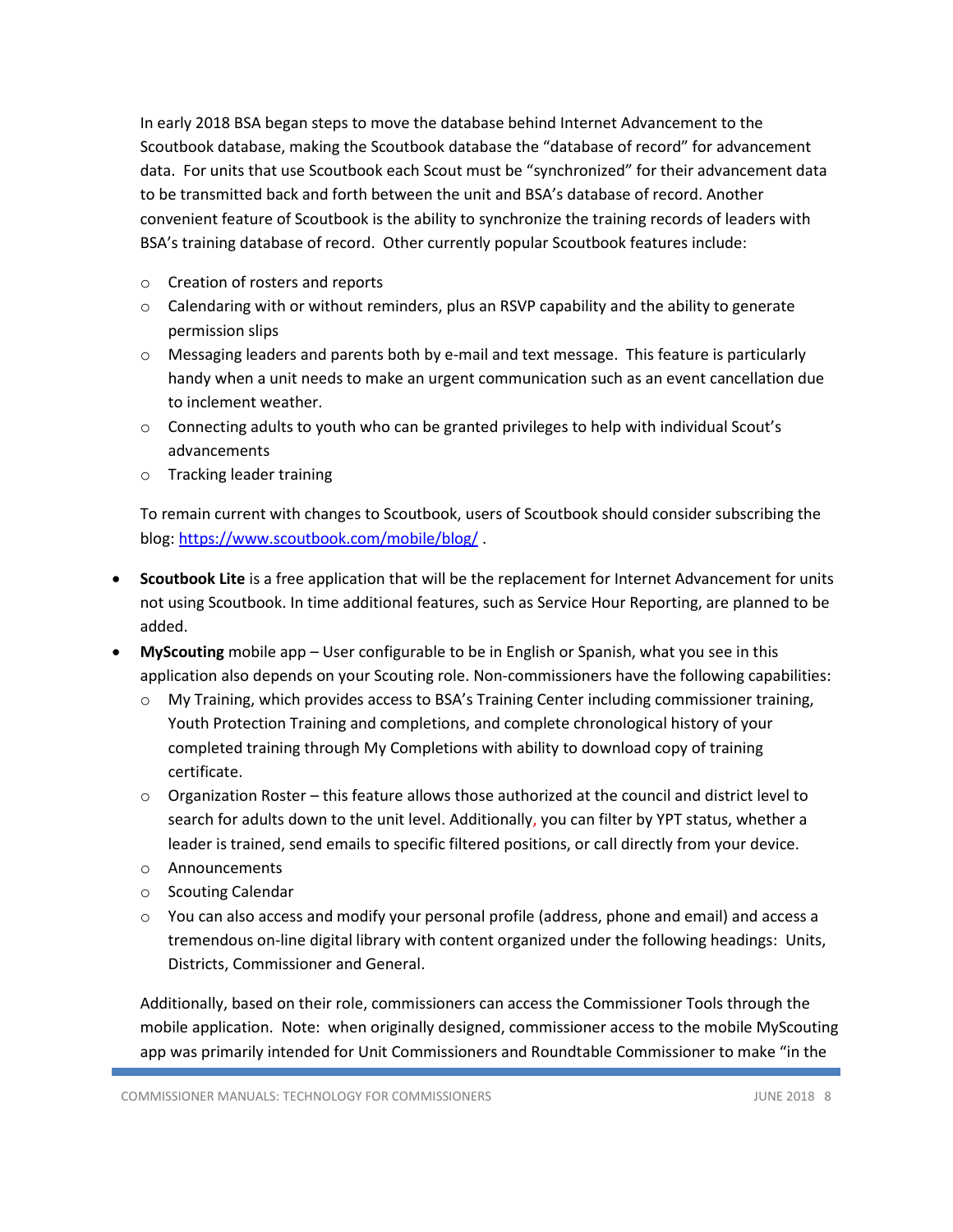field" entries. Thus, the app was not designed to have as much flexibility as the web version of Commissioner Tools that a typical administrative commissioner would need and desire when making many entries at one time. In time, the Commissioner Tools component of the MyScouting mobile app is anticipated to be able to provide all of the same features as the web version of Commissioner Tools.

- **Scouting** mobile app the app ties to Scoutbook and pulls existing advancement data with an enhanced user interface. The offline capability allows parents and youth (13 and older) the ability to access advancement data anywhere at any time. The initial release of the app contains the following functions:
	- o Track a Scout's advancement
	- o Submit Finished Requirements to your Scoutbook leader for approval
	- o Track logs like Service Hours, Hiking, and Camping
	- o View parent and/or Scout profile
	- o Provide parent access to their Scout(s) account
	- o Submit Feedback

Additional features like a Scout community, notifications, leadership, calendar, and Scout challenges are planned to be added and will be gradually introduced throughout 2018.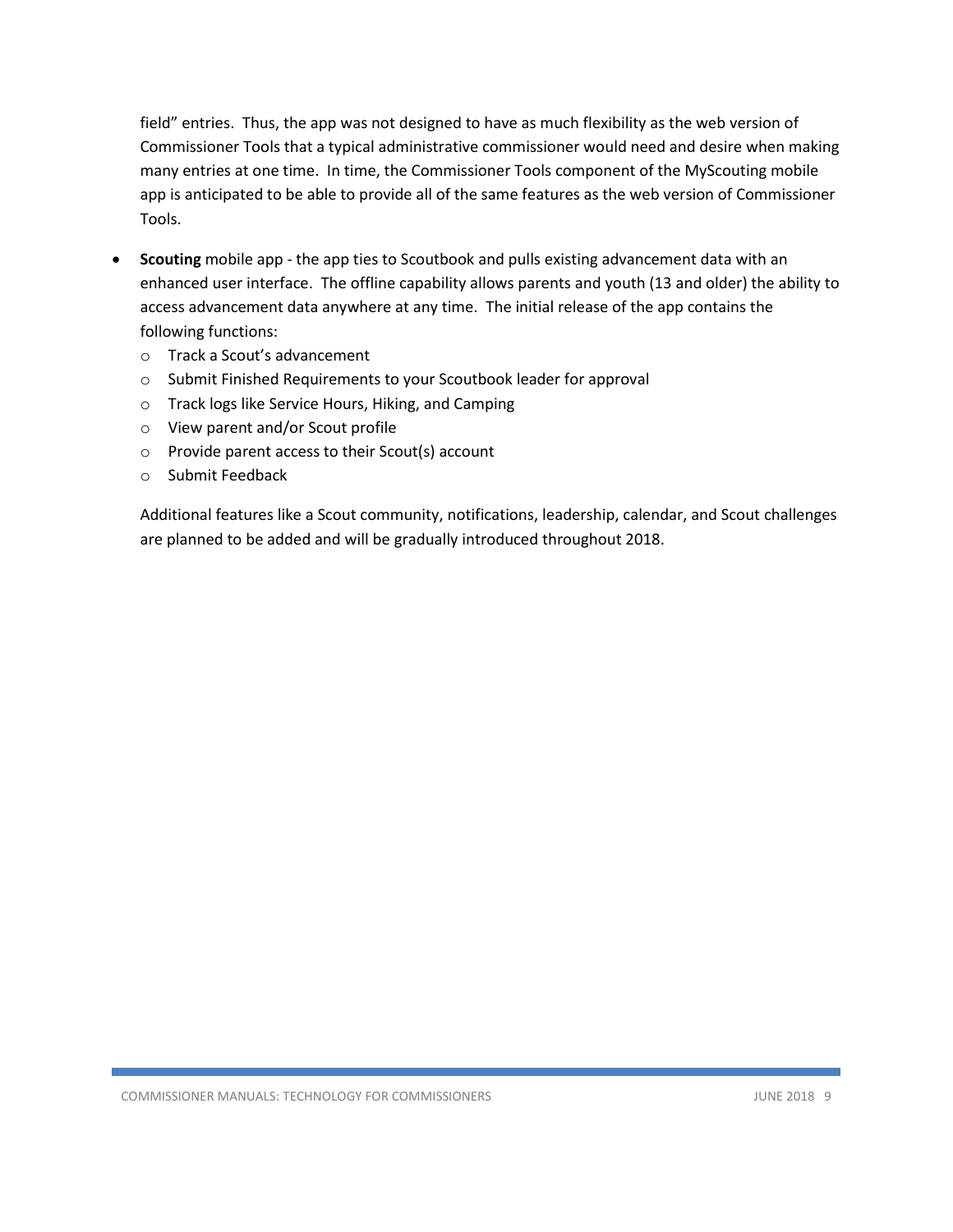### *APPENDIX 1*

## **CACHE CLEARING PROCESSES OF SEVERAL POPULAR PLATFORMS**

Caveat – these processes are subject to change. If they do not seem accurate for your device, try an internet search such as "how do i clear the cache on my smartphone" or "how do I clear the cache for Chrome"

Sometimes you may notice that Commissioner Tools is not responding well, or that information you just entered is not displaying. The quickest way to solve this problem is to clear your browser's cache, as it tends to store and use old information before it tries to get new information. Below are instructions for clearing your cache, taken straight from the support documentation for each of the specific browsers supported in *my*.Scouting Tools.

### **Google Chrome**

(Information from: **[https://support.google.com/chrome/answer/95582?hl=en&ref\\_topic=3421433](https://support.google.com/chrome/answer/95582?hl=en&ref_topic=3421433)** )

- 1. In the top-right corner of Chrome, click the Chrome menu (the three verticle dots) .
- 2. Select **More tools** > **Clear browsing data**.
- 3. In the 'Clear browsing data' window dialog that appears select the 'Time range' for which you want to delete. Select **beginning of time** to delete everything.
- 4. Then using either the ;Basic' or the 'Advanced' tab select the checkboxes for the types of information that you want to remove. At a minimum the following are suggested: 'Cookies and other site data' and 'Cached images and files.'
- 5. Click **Clear data** button.

|                                                                                                                                                          | Clear browsing data                                                                             |  |  |  |  |  |  |  |  |  |  |  |  |
|----------------------------------------------------------------------------------------------------------------------------------------------------------|-------------------------------------------------------------------------------------------------|--|--|--|--|--|--|--|--|--|--|--|--|
|                                                                                                                                                          | Advanced<br><b>Basic</b>                                                                        |  |  |  |  |  |  |  |  |  |  |  |  |
|                                                                                                                                                          | Time range All time                                                                             |  |  |  |  |  |  |  |  |  |  |  |  |
| Browsing history<br>Clears history from all signed-in devices. Your Google Account may have<br>other forms of browsing history at myactivity.google.com. |                                                                                                 |  |  |  |  |  |  |  |  |  |  |  |  |
|                                                                                                                                                          | Cookies and other site data<br>Signs you out of most sites.                                     |  |  |  |  |  |  |  |  |  |  |  |  |
|                                                                                                                                                          | Cached images and files<br>Frees up 390 MB. Some sites may load more slowly on your next visit. |  |  |  |  |  |  |  |  |  |  |  |  |
|                                                                                                                                                          |                                                                                                 |  |  |  |  |  |  |  |  |  |  |  |  |
|                                                                                                                                                          | <b>CLEAR DATA</b><br>CANCEL                                                                     |  |  |  |  |  |  |  |  |  |  |  |  |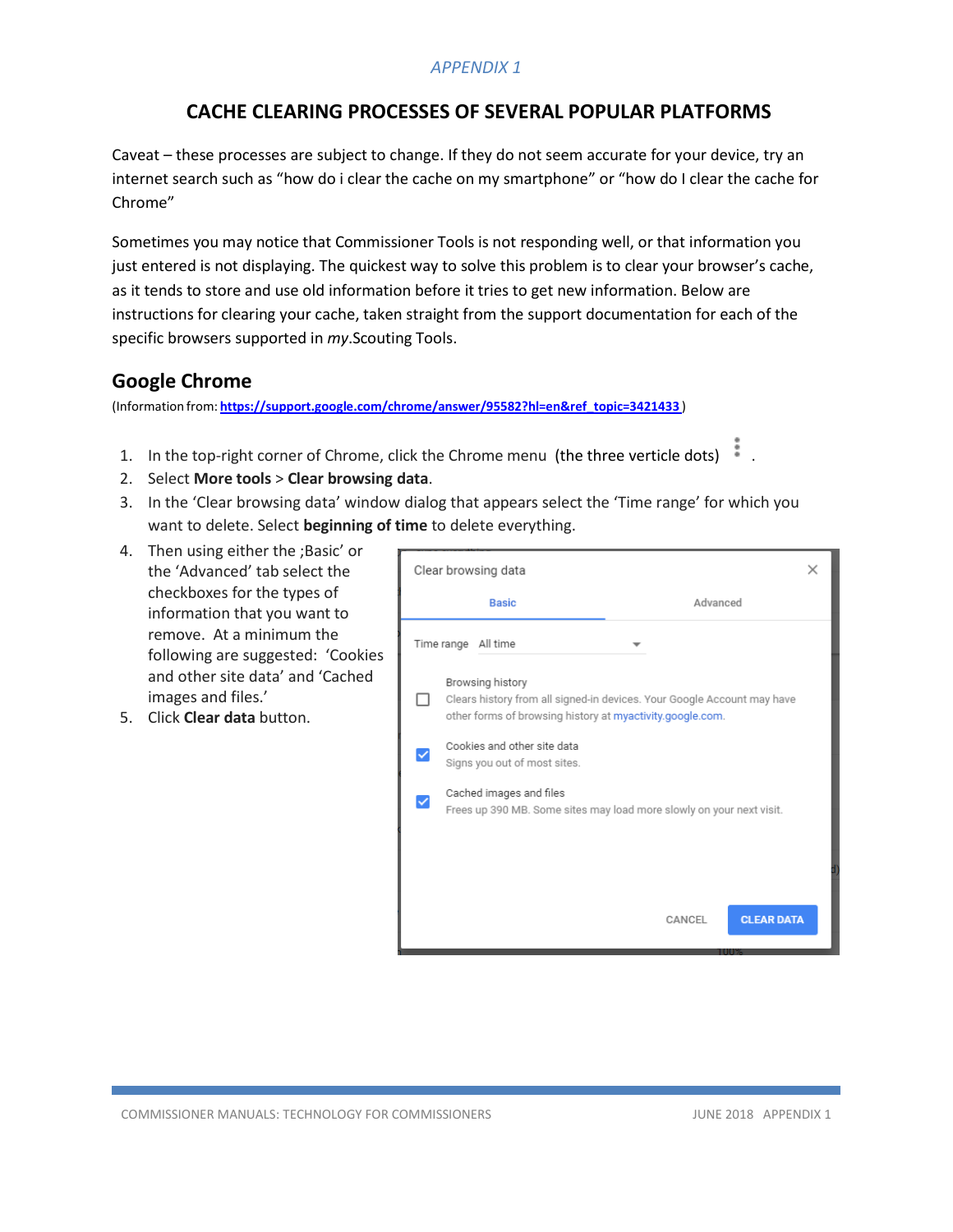## **Mozilla Firefox**

(Informationfrom:**<https://support.mozilla.org/en-US/kb/delete-browsing-search-download-history-firefox>**)

- 1. Near the top-right corner of Firefox, click the Firefox Library button.
- 2. Click **History**, and then **Clear Recent History**….
- 3. Select how much history you want to clear:
	- o Click the drop-down menu next to **Time range to clear** to choose how much of your history Firefox will clear.



o Next, click the arrow next to **Details** to select exactly what information will get cleared. Your choices are described in the [What](https://support.mozilla.org/en-US/kb/delete-browsing-search-download-history-firefox#w_what-things-are-included-in-my-history) things are included in [my history?.](https://support.mozilla.org/en-US/kb/delete-browsing-search-download-history-firefox#w_what-things-are-included-in-my-history) At a minimum the following are suggested: 'Cookies' and 'Cache.'

| <b>Clear Recent History</b>       |  |  |  |  |  |  |  |  |  |  |
|-----------------------------------|--|--|--|--|--|--|--|--|--|--|
| Last Hour<br>Time range to clear: |  |  |  |  |  |  |  |  |  |  |
| <b>Details</b>                    |  |  |  |  |  |  |  |  |  |  |
| Browsing & Download History       |  |  |  |  |  |  |  |  |  |  |
| Form & Search History             |  |  |  |  |  |  |  |  |  |  |
| Cookies                           |  |  |  |  |  |  |  |  |  |  |
| Cache                             |  |  |  |  |  |  |  |  |  |  |
| <b>Active Logins</b>              |  |  |  |  |  |  |  |  |  |  |
| Offline Website Data              |  |  |  |  |  |  |  |  |  |  |
| <b>Site Preferences</b>           |  |  |  |  |  |  |  |  |  |  |
| <b>Clear Now</b><br>Cancel        |  |  |  |  |  |  |  |  |  |  |

4. Finally, click the **Clear Now** button. The window will close and the items you've selected will be cleared.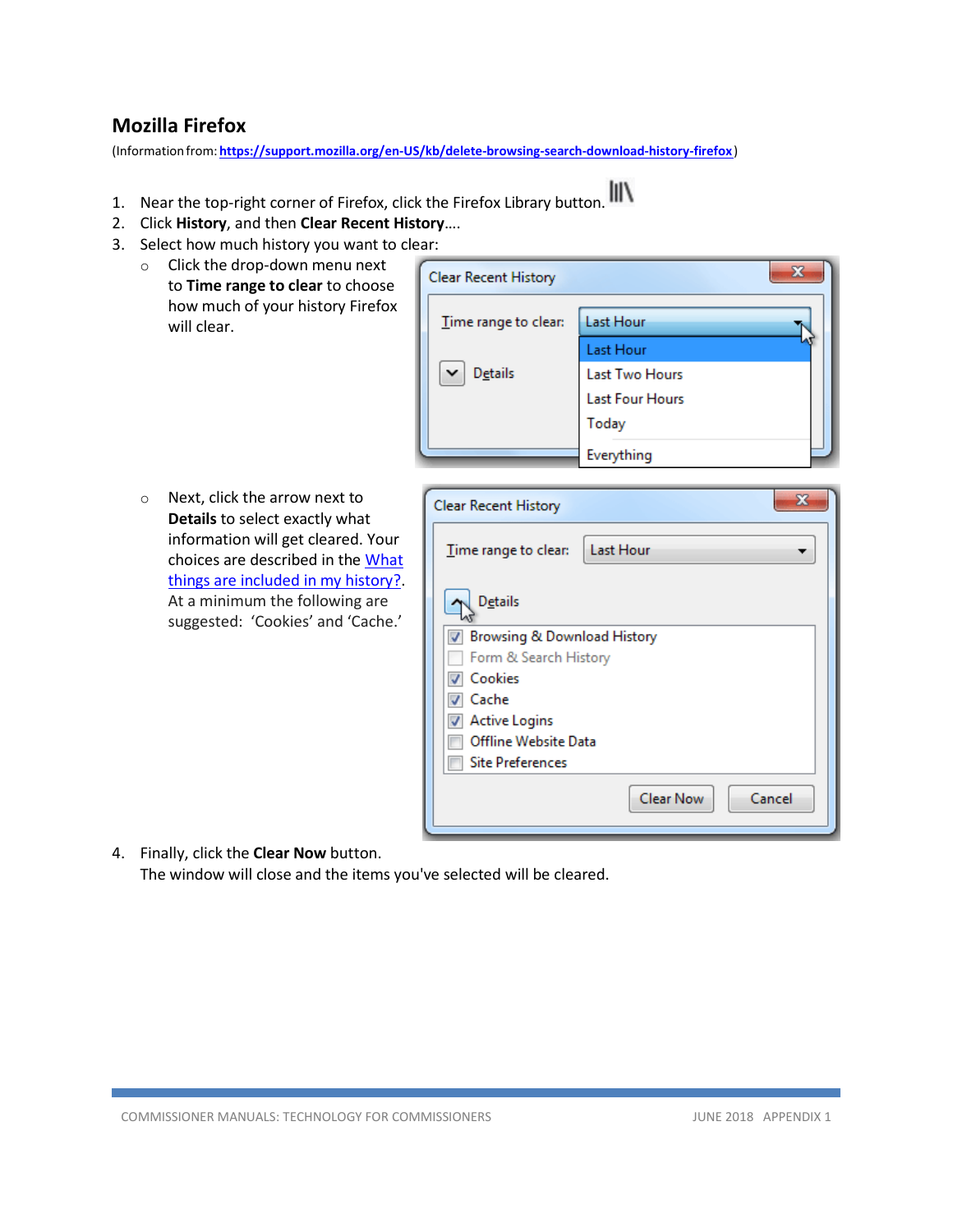# **Microsoft Internet Explorer 11**

(Information from [http://windows.microsoft.com/en-us/internet-explorer/manage-delete-browsing-history-internet](http://windows.microsoft.com/en-us/internet-explorer/manage-delete-browsing-history-internet-explorer#ie%3Die-11)**[explorer#ie=ie-11](http://windows.microsoft.com/en-us/internet-explorer/manage-delete-browsing-history-internet-explorer#ie%3Die-11)**)

- 1. Near the top-right corner of Internet Explorer, click the **Tools** button  $\ddot{\mathbb{S}}$ .
- 2. With your mouse, point to **Safety**, and then click **Delete browsing history**.
- 3. Select the types of data or files you want to remove from your PC, and then tap or click **Delete**. At a minimum the following are suggested: 'Temporary Internet files and website files' and 'Cookies and website data.'

| <b>Delete Browsing History</b>                                                                                                                                                                                                                                                  |  |
|---------------------------------------------------------------------------------------------------------------------------------------------------------------------------------------------------------------------------------------------------------------------------------|--|
| $\vee$ Preserve Favorites website data<br>Keep cookies and temporary Internet files that enable your favorite<br>websites to retain preferences and display faster.                                                                                                             |  |
| $\sqrt{\ }$ Temporary Internet files and website files                                                                                                                                                                                                                          |  |
| Copies of webpages, images, and media that are saved for faster<br>viewing.                                                                                                                                                                                                     |  |
| $\sqrt{\phantom{a}}$ Cookies and website data                                                                                                                                                                                                                                   |  |
| Files or databases stored on your computer by websites to save<br>preferences or improve website performance.                                                                                                                                                                   |  |
| <b>History</b><br>List of websites you have visited.                                                                                                                                                                                                                            |  |
| √ Download History<br>List of files you have downloaded.                                                                                                                                                                                                                        |  |
| $\sqrt{}$ Form data<br>Saved information that you have typed into forms.                                                                                                                                                                                                        |  |
| <b>Passwords</b><br>Saved passwords that are automatically filled in when you sign in<br>to a website you've previously visited.                                                                                                                                                |  |
| $\sqrt{}$ Tracking Protection, ActiveX Filtering and Do Not Track<br>A list of websites excluded from filtering, data used by Tracking<br>Protection to detect where sites might automatically be sharing details<br>about your visit, and exceptions to Do Not Track requests. |  |
| Delete<br>Cancel<br>About deleting browsing history                                                                                                                                                                                                                             |  |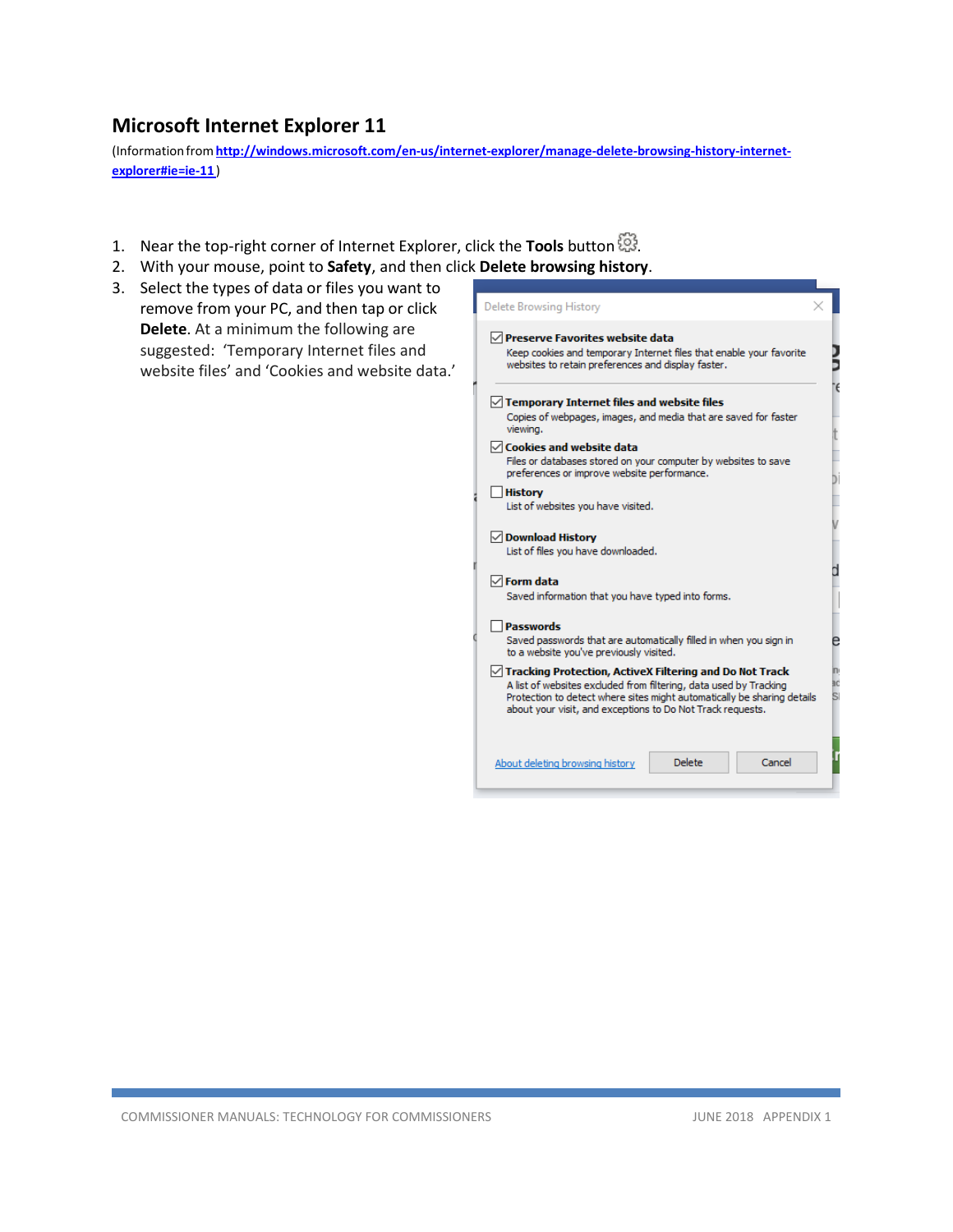## **Microsoft Edge**

(Information from **<https://support.microsoft.com/en-us/help/10607/microsoft-edge-view-delete-browser-history>** [\)](http://windows.microsoft.com/en-us/windows-10/microsoft-edge-view-or-delete-browsing-history)

# **Applies to Windows 10**

- 1. Near the top-right corner of Microsoft Edge, select **Hub** icon  $\overrightarrow{f}$  then the **History** icon  $\overrightarrow{D}$ .
- 2. To the right of the word 'History' click on '**Clear history**.'
- 3. Choose the types of data or files you want to remove from your PC, then select **Clear**. At a minimum the following are suggested: 'Cookies and website data' and 'Cached data and files.'



|           | « Clear browsing data                        | ⊣≍ |
|-----------|----------------------------------------------|----|
|           | <b>√</b> Browsing history                    |    |
|           | Cookies and saved website data               |    |
|           | Cached data and files                        |    |
|           | Tabs I've set aside or recently closed       |    |
|           | Download history                             |    |
|           | Form data                                    |    |
|           | Passwords                                    |    |
|           | Media licenses                               |    |
|           | Website permissions                          |    |
|           | Manage permissions                           |    |
|           | Clear                                        |    |
|           | Always clear this when I close the browser   |    |
| $\odot$   | Off                                          |    |
| the cloud | Change what Microsoft Edge knows about me in |    |
|           | <b>Clear Bing search history</b>             |    |
|           | Learn more                                   |    |
|           |                                              |    |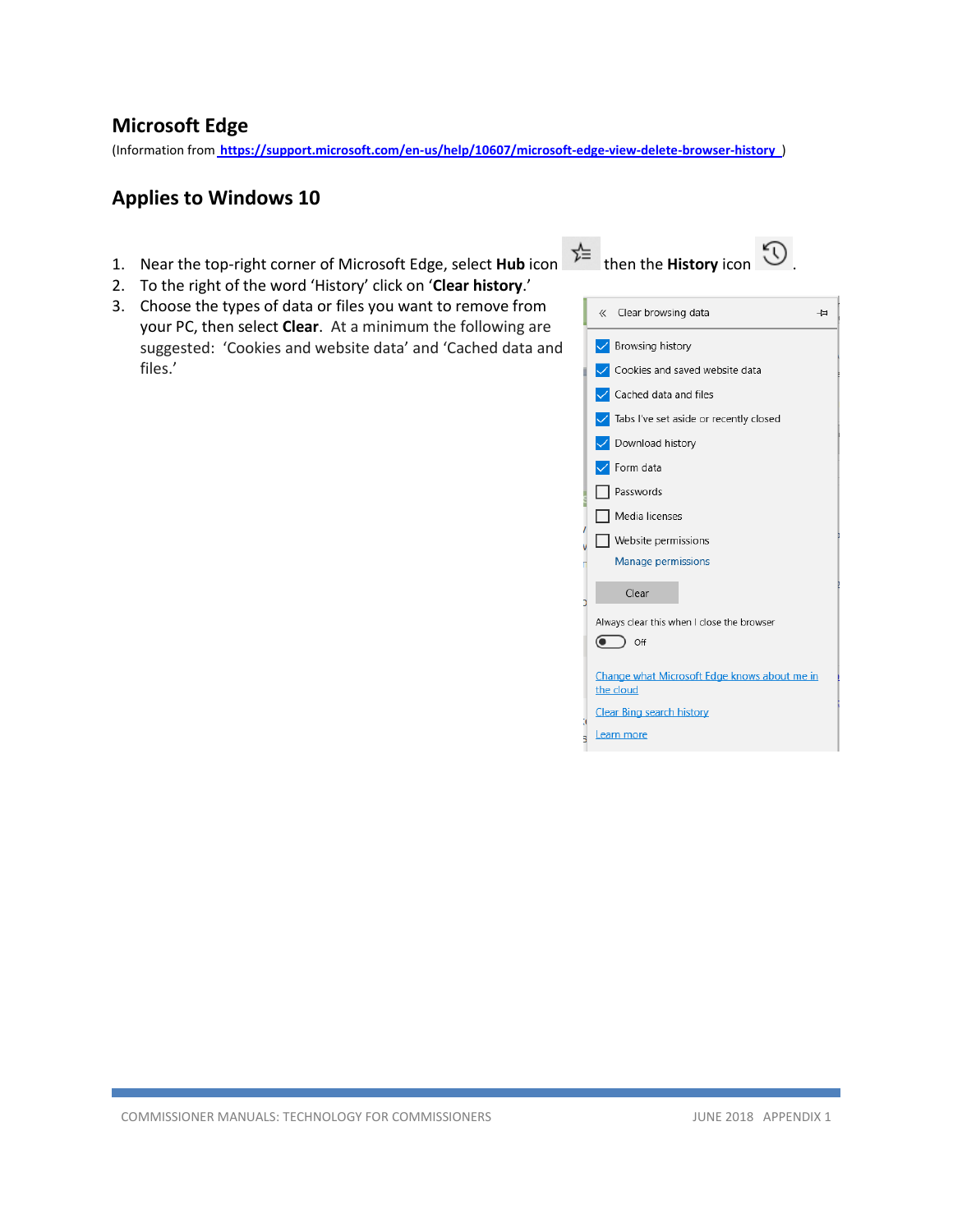# **Apple Safari**

(Information from: **[https://support.apple.com/kb/PH19215?viewlocale=en\\_US&locale=en\\_US](https://support.apple.com/kb/PH19215?viewlocale=en_US&locale=en_US)** )

You can remove all records that Safari keeps of where you've browsed during a period of time you choose. If your Mac and your other devices have the iCloud Safari feature turned on, your browsing history is removed from all of them. Clearing your browsing history in Safari doesn't clear any browsing histories kept independently by websites you visited.

Choose History > Clear History and Website Data, then click the pop-up menu and choose how far back you want your browsing history cleared.

When you clear your history, Safari removes data it saves as a result of your browsing, including:

- History of webpages you visited
- The back and forward list for open webpages
- Top Sites that aren't marked as permanent
- Frequently visited site list
- Cookies and website data saved while visiting webpages
- Recent searches
- Icons for open webpages
- Snapshots saved for open webpages
- List of items you downloaded (downloaded files aren't removed)
- Websites added for Quick Website Search
- Websites that asked to use your location
- Websites that asked to send you notifications
- Websites with plug-in content you started by clicking a Safari Power Saver notice

Responses to requests to let websites use WebGL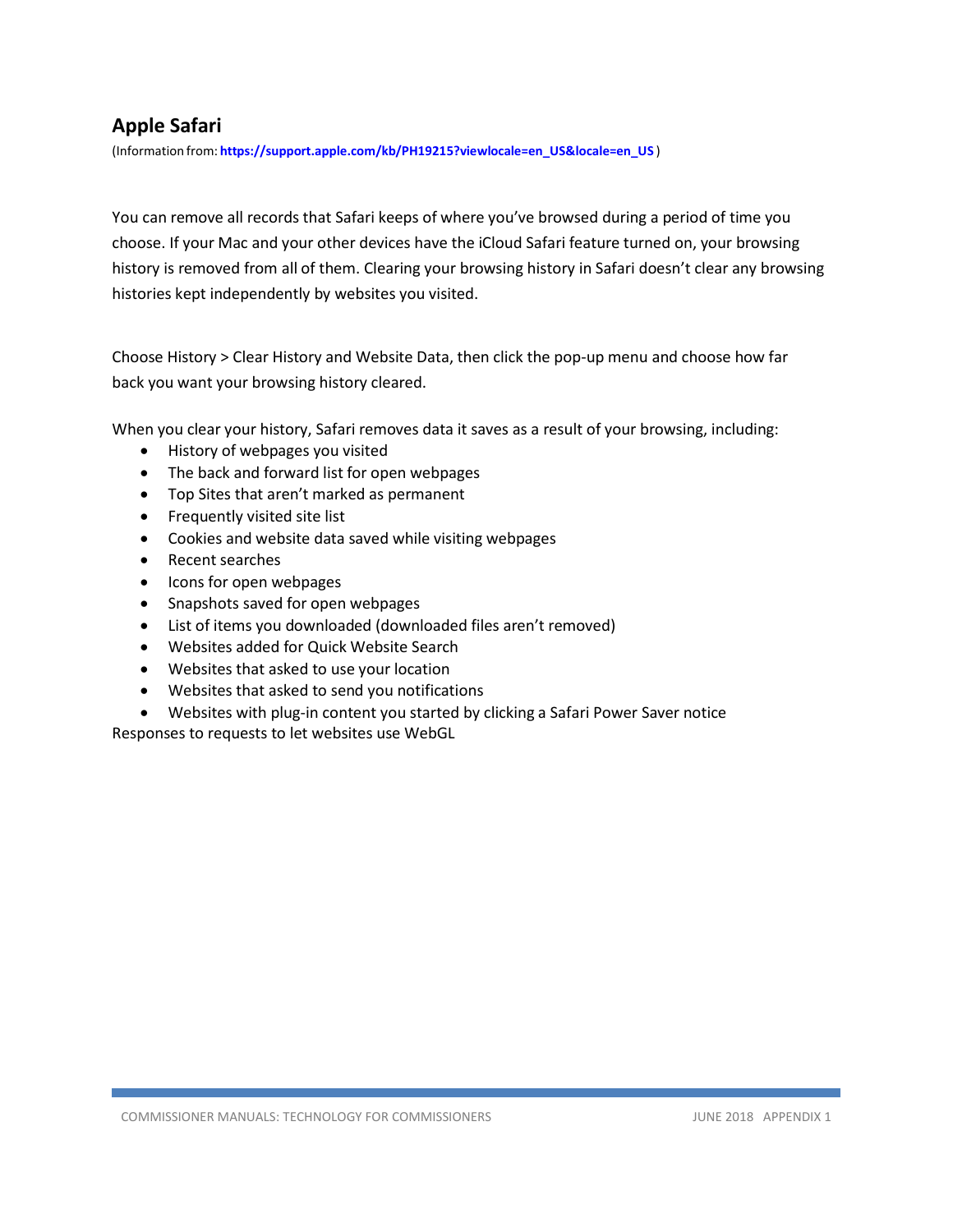## **Opera**

(Information from: **<http://www.refreshyourcache.com/en/opera-12/>** )

Opera is a web browser for Windows, macOS, and Linux operating systems developed by Opera Software. Because there are so many different versions of the Opera browser, it is recommended that you first know what version of Opera you have installed, and then use the 'Help' feature or search the internet for specific instructions. The hyperlink provided above gives detailed instruction on how to clear the cache in Opera 12 for Windows and Mac computers.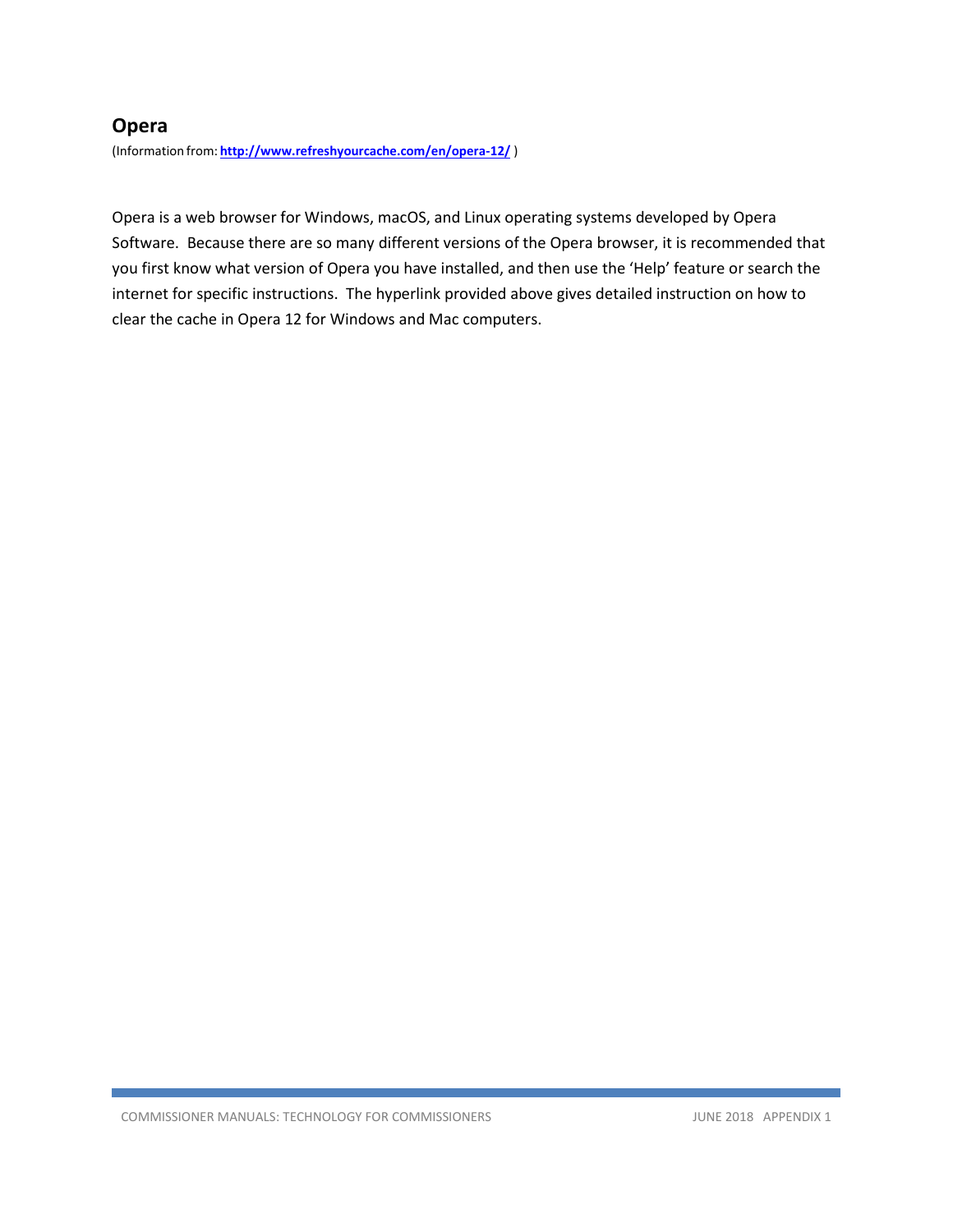# *APPENDIX 2*

# **ROLE TO FUNCTIONALITY MATRICES**

# **Commissioner Tools, Member Manager and Training Manager (actually updated in 2017)**

|                                                                                  |                                                                |                                    |                                                                                                                            |            |                                        |   |                   |              |                                                               |              |                          |                               | <b>APPENDIX 2</b> |                                          |                                                                                           |                              |                              |                                                   |                 |                                         |                                                    |                       |                                                 |                                         |                              |                                                              |                              |                                                                                                                                                                                                                                                                                                                                                                                                                                                       |                                                                  |                        |                                 |                                 |               |                                                   |                                          |  |
|----------------------------------------------------------------------------------|----------------------------------------------------------------|------------------------------------|----------------------------------------------------------------------------------------------------------------------------|------------|----------------------------------------|---|-------------------|--------------|---------------------------------------------------------------|--------------|--------------------------|-------------------------------|-------------------|------------------------------------------|-------------------------------------------------------------------------------------------|------------------------------|------------------------------|---------------------------------------------------|-----------------|-----------------------------------------|----------------------------------------------------|-----------------------|-------------------------------------------------|-----------------------------------------|------------------------------|--------------------------------------------------------------|------------------------------|-------------------------------------------------------------------------------------------------------------------------------------------------------------------------------------------------------------------------------------------------------------------------------------------------------------------------------------------------------------------------------------------------------------------------------------------------------|------------------------------------------------------------------|------------------------|---------------------------------|---------------------------------|---------------|---------------------------------------------------|------------------------------------------|--|
|                                                                                  |                                                                |                                    |                                                                                                                            |            |                                        |   |                   |              |                                                               |              |                          |                               |                   |                                          | <b>ROLE TO FUNCTIONALITY MATRICES</b>                                                     |                              |                              |                                                   |                 |                                         |                                                    |                       |                                                 |                                         |                              |                                                              |                              |                                                                                                                                                                                                                                                                                                                                                                                                                                                       |                                                                  |                        |                                 |                                 |               |                                                   |                                          |  |
|                                                                                  |                                                                |                                    |                                                                                                                            |            |                                        |   |                   |              |                                                               |              |                          |                               |                   |                                          | <b>Commissioner Tools, Member Manager and Training Manager (actually updated in 2017)</b> |                              |                              |                                                   |                 |                                         |                                                    |                       |                                                 |                                         |                              |                                                              |                              |                                                                                                                                                                                                                                                                                                                                                                                                                                                       |                                                                  |                        |                                 |                                 |               |                                                   |                                          |  |
|                                                                                  |                                                                |                                    | ROLE TO FUNCTIONALITY MATRIX V1 - LOCAL COUNCIL - COMMISSIONER TOOLS, MEMBER MANAGER AND TRAINING MANAGER 10/4/2016 UPDATE |            |                                        |   |                   |              |                                                               |              |                          |                               |                   |                                          |                                                                                           |                              |                              |                                                   |                 |                                         |                                                    |                       |                                                 |                                         |                              |                                                              |                              |                                                                                                                                                                                                                                                                                                                                                                                                                                                       |                                                                  |                        |                                 |                                 |               |                                                   |                                          |  |
| Role                                                                             | R/F                                                            | Org Level   Key 3   Extended Key 3 | <b>ScoutNET Equivalent Role</b>                                                                                            |            |                                        |   |                   |              |                                                               |              | <b>Commissioner Tool</b> |                               |                   |                                          |                                                                                           |                              |                              |                                                   |                 | <b>Commissioner Administration</b><br>خ |                                                    |                       |                                                 | <b>Training Manager</b>                 |                              |                                                              |                              |                                                                                                                                                                                                                                                                                                                                                                                                                                                       |                                                                  |                        | <b>Member Manager</b>           |                                 |               |                                                   |                                          |  |
|                                                                                  |                                                                |                                    |                                                                                                                            |            | Unit                                   |   |                   |              | $\frac{10}{16}$ $\frac{10}{16}$                               |              | <b>RE</b>                | Archive<br>Commis<br>Unit Con | late Unit C       | $rac{1}{2}$<br>$\mathsf{R}^{\mathsf{O}}$ |                                                                                           |                              |                              | ပိ                                                | °C              | ate Rou<br>င္တ                          |                                                    |                       | $\overline{\omega}$                             |                                         |                              | $\mathbb{E}$<br>$\overline{\text{Tr}}$                       | Memb                         | Contact<br>ing Su                                                                                                                                                                                                                                                                                                                                                                                                                                     | $\overline{z}$                                                   | $\mathsf{S}$           |                                 |                                 |               | ⊵<br>⊵                                            |                                          |  |
|                                                                                  |                                                                |                                    |                                                                                                                            |            |                                        |   |                   |              | $\Delta$                                                      | $ \ddot{z} $ |                          |                               |                   |                                          |                                                                                           |                              | $\subset$                    |                                                   | ate             | $\frac{1}{2}$                           |                                                    |                       |                                                 | Agi                                     |                              |                                                              | $\sharp$                     | strict<br>ō                                                                                                                                                                                                                                                                                                                                                                                                                                           |                                                                  |                        |                                 |                                 |               | ₩                                                 |                                          |  |
| <b>Scout Executive</b><br><b>Council President</b>                               | Council<br>Council                                             | Y<br>Y                             |                                                                                                                            |            | $X$ $X$ $X$                            |   | $X$ $X$ $X$       |              | $X$   $X$   $X$   $X$                                         |              |                          | $X$   $X$   $X$   $X$         |                   | x   x                                    | X                                                                                         | $\mathsf{X}$                 | $\mathsf{X}$                 | $\mathsf{x}$<br>$\mathsf{X}$                      | $\mathsf{x}$    | $\mathsf{x}$<br>X                       |                                                    |                       |                                                 |                                         |                              |                                                              |                              | Χ<br>X<br>X<br>X                                                                                                                                                                                                                                                                                                                                                                                                                                      | $X$ $X$<br>x                                                     |                        |                                 | X<br>$\mathsf{X}$               | X<br><b>X</b> | $X \mid X \mid X$<br>$\mathsf{x}$                 | $\vert$ X $\vert$ X                      |  |
| Council Commissioner<br><b>Assistant Scout Executive</b>                         | Council<br>R<br>Council<br>R                                   | $\mathbf{v}$<br>$\mathsf{v}$       |                                                                                                                            | $X$ $X$    | $X$ $X$ $X$<br>$\mathsf{X}$            |   | $x \mid x \mid x$ |              | $x \mid x \mid x \mid x$                                      |              |                          | $X$ $X$ $X$ $X$               |                   | $X$ $X$ $X$ $X$                          |                                                                                           | $\mathsf{X}$<br>$\mathsf{X}$ | $\mathsf{X}$<br>$\mathsf{x}$ | $\mathsf{X}$<br>$\mathsf{X}$<br>X<br>$\mathsf{x}$ | $X$ $X$<br>X    | X<br>$\mathsf{X}$<br>$\mathsf{X}$       | $\times$                                           |                       | $X$ $X$ $X$<br>$\mathsf{I}$ X                   | $\mathsf{X}$<br>$\mathsf{I} \mathsf{X}$ | $\mathsf{X}$<br>$\mathsf{X}$ | $\mathsf{X}$<br>$\mathsf{X}$<br>$\mathsf{X}$<br>$\mathsf{x}$ | $\mathsf{x}$                 | $X \mid X$<br>X<br>$\mathsf{X}$                                                                                                                                                                                                                                                                                                                                                                                                                       | $x \mid x \mid x$<br>$x \mid x \mid x$                           |                        | $\mathsf{X}$<br>$\mathsf{X}$    | $x \mid x$<br>$\vert x \vert$   | <b>X</b>      | $X \mid X \mid X$<br>$X \mid X \mid X$            |                                          |  |
| <b>Borough Scout Executive</b><br>Director of Field Service                      | Council<br>Council                                             | $\mathsf{v}$<br>$\mathsf{v}$       |                                                                                                                            |            | $x \mid x \mid x$<br>$x \mid x \mid x$ | X | $x \mid x \mid x$ |              | x   x   x   x   x   x   x   x   x<br>$x \mid x \mid x \mid x$ |              |                          | $x \mid x \mid x \mid x$<br>X |                   | $X \mid X$                               | $\mathsf{X}$<br>$\mathsf{X}$                                                              | $\mathsf{X}$                 | $\mathsf{x}$                 | X<br>Х                                            | X<br>X          | X<br>X<br>X                             |                                                    | $X \mid X$            |                                                 | $\mathsf{X}$<br>$\mathsf{x}$            | $\mathsf{X}$<br>$\mathsf{x}$ | X                                                            |                              | X<br>$\mathsf{x}$<br>X                                                                                                                                                                                                                                                                                                                                                                                                                                | $x \mid x$<br>X                                                  |                        | $\mathsf{X}$<br>$\mathsf{x}$    | $\mathsf{X}$<br>$\mathsf{X}$    |               | $x \mid x \mid x$<br>$\mathsf{X}$<br>$\mathsf{x}$ | $\mathsf{X}$                             |  |
| Asst. Director of Field Service<br><b>Field Director</b>                         | Council<br>R<br>Council                                        | <b>V</b><br>$\vee$                 |                                                                                                                            | $X$ $X$    | $X$ $X$ $X$<br>$\mathsf{X}$            |   | $x \mid x \mid x$ |              |                                                               | $X$ $X$ $X$  |                          |                               | $x \mid x$        | $\times$ 1                               | $\mathsf{I} \mathsf{X}$                                                                   | $\mathsf{X}$<br>$\mathsf{X}$ | $\mathsf{X}$<br>$\mathsf{x}$ | $\mathsf{X}$<br>$\mathsf{X}$                      | $X \mid X$<br>X | X<br>$\mathsf{X}$                       | $X$ $X$ $X$ $X$                                    |                       | $X$ $X$ $X$ $X$<br>$X$   $X$   $X$              | $\mathsf{X}$                            | $\mathsf{X}$<br>$\mathsf{X}$ | $X \mid X$<br>$\mathsf{X}$<br>$\mathsf{X}$                   | X<br>$\mathsf{x}$            | $X \mid X$<br>$X \mid X$                                                                                                                                                                                                                                                                                                                                                                                                                              | $X$ $X$ $X$<br>$x \mid x \mid x$                                 |                        | X<br>$\mathsf{X}$               | $x \mid x$<br>$\vert x \vert x$ |               | $x \mid x \mid x$<br>$X \mid X \mid X$            |                                          |  |
| <b>Director Support Services</b><br><b>District Director</b>                     | Council<br>Council                                             | $\mathsf{v}$<br>$\mathsf{v}$       |                                                                                                                            | $x \mid x$ | X                                      |   |                   |              |                                                               |              |                          |                               |                   |                                          |                                                                                           |                              |                              |                                                   |                 |                                         |                                                    |                       |                                                 | $\mathsf{X}$                            | $\mathsf{x}$                 |                                                              |                              | $\mathsf{x}$                                                                                                                                                                                                                                                                                                                                                                                                                                          | $\mathbf{I} \times \mathbf{T}$<br>$X \mid X$                     |                        | $\mathsf{x}$<br>$\mathsf{x}$    | $\mathsf{X}$<br>$\mathsf{X}$    |               | $\vert x \vert$<br>X<br>$\mathsf{x}$              | $\mathsf{I} \times$<br>$\vert x \vert x$ |  |
| Senior District Executive<br>Council Admin                                       | Council<br>Council                                             | <b>V</b><br>Y                      |                                                                                                                            |            | $x \mid x \mid x$                      |   |                   |              | x   x   x   x   x   x   x   x                                 |              |                          | $X$ $X$ $X$ $X$               |                   | $\times$                                 | X                                                                                         | $\mathsf{X}$                 | X<br>$\mathsf{X}$            | X<br>X<br>X<br>$\mathsf{X}$                       | X.<br>$X$ $X$   | $\mathsf{X}$<br>X                       | $X$   $X$<br>$x \mid x \mid x \mid x \mid$         |                       | $x \mid x \mid x \mid x \mid x$                 | $\mathsf{X}$                            | $\mathsf{X}$                 | X<br>$\mathsf{X}$<br>$x \mid x$                              | X<br>X                       | X<br>$\mathsf{X}$<br>$x \mid x$                                                                                                                                                                                                                                                                                                                                                                                                                       | $\vert x \vert x$<br>$x \mid x \mid x$                           |                        | $\mathsf{X}$<br>$\mathsf{X}$    | $x \mid x$<br>$X$ $X$           |               | $X \mid X \mid X$<br>$x \mid x \mid x$            |                                          |  |
| <b>Director Camping Services</b><br><b>Director Finance Services</b>             | Council<br>Council                                             |                                    |                                                                                                                            |            |                                        |   |                   |              |                                                               |              |                          |                               |                   |                                          |                                                                                           |                              |                              |                                                   |                 |                                         |                                                    |                       |                                                 |                                         |                              |                                                              |                              |                                                                                                                                                                                                                                                                                                                                                                                                                                                       |                                                                  |                        |                                 |                                 |               |                                                   |                                          |  |
| Council Vice President<br><b>Council Treasurer</b>                               | Council<br>Council                                             |                                    |                                                                                                                            |            |                                        |   |                   |              |                                                               |              |                          |                               |                   |                                          |                                                                                           |                              |                              |                                                   |                 |                                         |                                                    |                       |                                                 |                                         |                              |                                                              |                              |                                                                                                                                                                                                                                                                                                                                                                                                                                                       |                                                                  |                        |                                 |                                 |               |                                                   |                                          |  |
| <b>Council Assistant Treasurer</b><br>Program Director                           | Council<br>Council                                             |                                    |                                                                                                                            |            |                                        |   |                   |              |                                                               |              |                          |                               |                   |                                          |                                                                                           |                              |                              |                                                   |                 |                                         | $X$   $X$                                          |                       | $x \mid x \mid x \mid x \mid x$                 |                                         |                              | $X \mid X$                                                   | $\times$                     | $X \mid X$                                                                                                                                                                                                                                                                                                                                                                                                                                            |                                                                  |                        |                                 |                                 |               |                                                   |                                          |  |
| <b>Camping Director</b><br><b>Activities Director</b>                            | Council<br>Council                                             |                                    |                                                                                                                            |            |                                        |   |                   |              |                                                               |              |                          |                               |                   |                                          |                                                                                           |                              |                              |                                                   |                 |                                         |                                                    |                       |                                                 |                                         |                              |                                                              |                              |                                                                                                                                                                                                                                                                                                                                                                                                                                                       |                                                                  |                        |                                 |                                 |               |                                                   |                                          |  |
| <b>Training Director</b>                                                         | Council                                                        |                                    |                                                                                                                            |            |                                        |   |                   |              |                                                               |              |                          |                               |                   |                                          |                                                                                           |                              |                              |                                                   |                 |                                         |                                                    |                       |                                                 |                                         |                              |                                                              |                              |                                                                                                                                                                                                                                                                                                                                                                                                                                                       |                                                                  |                        |                                 |                                 |               |                                                   |                                          |  |
| <b>Public Relations Director</b><br><b>Endowment Director</b>                    | Council<br>Council                                             |                                    |                                                                                                                            |            |                                        |   |                   |              |                                                               |              |                          |                               |                   |                                          |                                                                                           |                              |                              |                                                   |                 |                                         |                                                    |                       |                                                 |                                         |                              |                                                              |                              |                                                                                                                                                                                                                                                                                                                                                                                                                                                       |                                                                  |                        |                                 |                                 |               |                                                   |                                          |  |
| Finance Director<br>Director of Development                                      | Council<br>Council                                             |                                    |                                                                                                                            |            |                                        |   |                   |              |                                                               |              |                          |                               |                   |                                          |                                                                                           |                              |                              |                                                   |                 |                                         |                                                    |                       |                                                 |                                         |                              |                                                              |                              |                                                                                                                                                                                                                                                                                                                                                                                                                                                       |                                                                  |                        |                                 |                                 |               |                                                   |                                          |  |
| Senior Development Director<br>Development Director                              | Council<br>Council                                             |                                    |                                                                                                                            |            |                                        |   |                   |              |                                                               |              |                          |                               |                   |                                          |                                                                                           |                              |                              |                                                   |                 |                                         |                                                    |                       |                                                 |                                         |                              |                                                              |                              |                                                                                                                                                                                                                                                                                                                                                                                                                                                       |                                                                  |                        |                                 |                                 |               |                                                   |                                          |  |
| <b>Assistant Council Commissioner</b><br>Council Executive Board Member          | Council<br>Council                                             |                                    |                                                                                                                            |            | $X$ $X$ $X$                            |   |                   |              |                                                               |              |                          |                               |                   |                                          |                                                                                           |                              |                              |                                                   |                 |                                         |                                                    |                       |                                                 |                                         |                              |                                                              |                              |                                                                                                                                                                                                                                                                                                                                                                                                                                                       | $X$ $X$ $X$                                                      |                        | $\mathsf{X}$                    | $\vert x \vert x$               |               | X X                                               |                                          |  |
| <b>Council Honorary Member</b><br>Council Associate Member                       | Council<br>Council                                             |                                    |                                                                                                                            |            |                                        |   |                   |              |                                                               |              |                          |                               |                   |                                          |                                                                                           |                              |                              |                                                   |                 |                                         |                                                    |                       |                                                 |                                         |                              |                                                              |                              |                                                                                                                                                                                                                                                                                                                                                                                                                                                       |                                                                  |                        |                                 |                                 |               |                                                   |                                          |  |
| Council Advisory Council<br>Council Committee Member                             | Council<br>Council                                             |                                    |                                                                                                                            |            |                                        |   |                   |              |                                                               |              |                          |                               |                   |                                          |                                                                                           |                              |                              |                                                   |                 |                                         |                                                    |                       |                                                 |                                         |                              |                                                              |                              |                                                                                                                                                                                                                                                                                                                                                                                                                                                       |                                                                  |                        |                                 |                                 |               |                                                   |                                          |  |
| Council Member-at-Large<br>Community Board Member (Michigan)                     | Council<br>Council                                             |                                    |                                                                                                                            |            |                                        |   |                   |              |                                                               |              |                          |                               |                   |                                          |                                                                                           |                              |                              |                                                   |                 |                                         |                                                    |                       |                                                 |                                         |                              |                                                              |                              |                                                                                                                                                                                                                                                                                                                                                                                                                                                       |                                                                  |                        |                                 |                                 |               |                                                   |                                          |  |
| Nova Counselor<br>Learning for Life Executive                                    | Council<br>Council                                             |                                    |                                                                                                                            |            |                                        |   |                   |              |                                                               |              |                          |                               |                   |                                          |                                                                                           |                              |                              |                                                   |                 |                                         |                                                    |                       |                                                 |                                         |                              |                                                              |                              |                                                                                                                                                                                                                                                                                                                                                                                                                                                       |                                                                  |                        |                                 |                                 |               |                                                   |                                          |  |
| <b>Exploring Executive</b><br>Office Manager                                     | Council<br>Council                                             |                                    |                                                                                                                            |            |                                        |   |                   |              |                                                               |              |                          |                               |                   |                                          |                                                                                           |                              |                              |                                                   |                 |                                         |                                                    |                       |                                                 |                                         |                              |                                                              |                              |                                                                                                                                                                                                                                                                                                                                                                                                                                                       |                                                                  |                        |                                 |                                 |               |                                                   |                                          |  |
| <b>Business Manager</b>                                                          | Council                                                        |                                    |                                                                                                                            |            |                                        |   |                   |              |                                                               |              |                          |                               |                   |                                          |                                                                                           |                              |                              |                                                   |                 |                                         |                                                    |                       |                                                 |                                         |                              |                                                              |                              |                                                                                                                                                                                                                                                                                                                                                                                                                                                       |                                                                  |                        |                                 |                                 |               |                                                   |                                          |  |
| <b>Spec Position Professional</b><br>Program Paraprofessional                    | Council<br>Council                                             |                                    |                                                                                                                            |            |                                        |   |                   |              |                                                               |              |                          |                               |                   |                                          |                                                                                           |                              | $\mathsf{X}$                 |                                                   |                 |                                         |                                                    |                       |                                                 |                                         |                              | $x \mid x$                                                   | $\times$ 1                   | $X \mid X$                                                                                                                                                                                                                                                                                                                                                                                                                                            | $X$ $X$ $X$                                                      |                        |                                 | $\mathsf{X}$                    | ∣X            | $x \mid x \mid x$                                 |                                          |  |
| Council Scout Alumnus<br>Council Employee                                        | Council<br>Council                                             |                                    |                                                                                                                            |            |                                        |   |                   |              |                                                               |              |                          |                               |                   |                                          |                                                                                           |                              |                              |                                                   |                 |                                         |                                                    |                       |                                                 |                                         |                              |                                                              |                              |                                                                                                                                                                                                                                                                                                                                                                                                                                                       |                                                                  |                        |                                 |                                 |               |                                                   |                                          |  |
| Key 3 Delegate<br><b>Registration Support</b>                                    | Council<br>Council                                             |                                    | None<br><b>CNCL - Registration Manager</b>                                                                                 |            |                                        |   |                   |              |                                                               |              |                          |                               |                   |                                          |                                                                                           |                              |                              |                                                   |                 |                                         | $X$   $X$                                          |                       | $x \mid x \mid x \mid x \mid x$                 |                                         |                              | $X$ $X$ $X$                                                  |                              | $\overline{x}$ $\overline{x}$ $\overline{x}$ $\overline{x}$ $\overline{x}$ $\overline{x}$ $\overline{x}$ $\overline{x}$ $\overline{x}$ $\overline{x}$ $\overline{x}$ $\overline{x}$ $\overline{x}$ $\overline{x}$ $\overline{x}$ $\overline{x}$ $\overline{x}$ $\overline{x}$ $\overline{x}$ $\overline{x}$ $\overline{x}$ $\overline{x}$ $\overline{x}$ $\overline{x}$ $\overline{x}$ $\overline{x}$ $\overline{x}$ $\overline{x$<br>$x \mid x \mid$ | $X$ $X$ $X$<br>$x \mid x \mid x$                                 |                        | $\mathsf{X}$<br>X               | $x \mid x$<br>$\mathsf{X}$      | ΙX            | $x \mid x \mid x$<br>$X \mid X \mid X$            |                                          |  |
| <b>Registration Inquiry</b><br>Council CBC Administrator                         | Council<br>Council                                             |                                    | CNCL - Membership Inquiry<br>CNCL - Criminal Background Check                                                              |            |                                        |   |                   |              |                                                               |              |                          |                               |                   |                                          |                                                                                           |                              |                              |                                                   |                 |                                         |                                                    |                       |                                                 |                                         |                              |                                                              |                              |                                                                                                                                                                                                                                                                                                                                                                                                                                                       |                                                                  |                        |                                 |                                 |               |                                                   |                                          |  |
| Council Membership Committee Chair<br>Council Membership Committee Member        | $\mathbf{r}$<br>Council<br>Council                             |                                    |                                                                                                                            |            |                                        |   |                   |              |                                                               |              |                          |                               |                   |                                          |                                                                                           |                              |                              |                                                   |                 |                                         |                                                    |                       |                                                 | $\sqrt{X}$                              |                              | $X$ $X$ $X$                                                  | X                            | $\mathsf{X}^-$<br>$\mathsf{X}$                                                                                                                                                                                                                                                                                                                                                                                                                        |                                                                  |                        |                                 | l v l                           |               |                                                   |                                          |  |
| Council Training Committee Chair<br>Council Training Committee Member            | Council<br>Council                                             |                                    |                                                                                                                            |            |                                        |   |                   |              |                                                               |              |                          |                               |                   |                                          |                                                                                           |                              |                              |                                                   |                 |                                         |                                                    |                       | $x \mid x \mid x \mid x \mid x$                 | $\mathsf{x}$                            | $\mathsf{x}$                 | $\mathsf{x}$<br>$\mathsf{X}$<br>$X \mid X$                   | X<br>X.                      | $\mathsf{x}$<br>$\mathsf{X}$<br>X<br>X                                                                                                                                                                                                                                                                                                                                                                                                                | $X$   $X$                                                        |                        |                                 |                                 |               | $\mathsf{I}$ X                                    |                                          |  |
| Youth Protection Champion<br><b>District Executive</b>                           | Council<br><b>District</b>                                     | $\mathbf{Y}$                       |                                                                                                                            |            |                                        |   |                   |              |                                                               |              |                          |                               |                   |                                          | $\mathbf{x}$                                                                              |                              |                              |                                                   |                 |                                         |                                                    |                       |                                                 | X                                       | $\mathsf{x}$                 | $\mathsf{X}$<br>$\mathsf{x}$                                 | X                            | $\mathsf{X}^-$<br>$\mathsf{x}$<br>$\mathbf{x}$                                                                                                                                                                                                                                                                                                                                                                                                        | $x \mid x$                                                       |                        |                                 |                                 |               | $\mathsf{I} \mathsf{X}$                           |                                          |  |
| <b>District Chairman</b><br><b>District Commissioner</b>                         | <b>District</b><br>R<br><b>District</b>                        | $\mathbf{Y}$<br>$\mathbf{V}$       |                                                                                                                            |            | $\mathbf{X}$                           |   |                   |              |                                                               |              |                          |                               |                   |                                          | - x 1                                                                                     | $\mathbf{X}$                 |                              |                                                   |                 |                                         | $x \mid x \mid$<br>$x + x$                         |                       | $x \mid x \mid x$                               | $\mathbf{X}$<br>X                       | $\mathbf{X}$                 | X<br>$\mathbf{X}$                                            | $X \mid X$<br>$\mathsf{x}$   | X<br>$\mathsf{X}$                                                                                                                                                                                                                                                                                                                                                                                                                                     | $x \mid x$<br>$x \mid x$                                         |                        |                                 | $\mid x \mid x$<br>$x \mid x$   |               | $\mathbf{X}$<br>$\mathbf{X}$<br>$x \mid x$        |                                          |  |
| <b>District Paraprofessional</b><br><b>District Preprofessional</b>              | <b>District</b><br><b>District</b>                             |                                    |                                                                                                                            |            |                                        |   |                   |              |                                                               |              |                          |                               |                   |                                          | $\mathsf{X}$<br>$\mathsf{X}$                                                              |                              |                              |                                                   |                 |                                         |                                                    |                       |                                                 |                                         |                              | $\mathsf{X}$                                                 | $\mathbf x$<br>$\mathsf{x}$  | $\mathbf{x}$<br>$\mathsf{x}$                                                                                                                                                                                                                                                                                                                                                                                                                          | x <sub>1</sub><br>$x \mid x$                                     |                        |                                 | X<br>$x \mid x$                 | ΙX            | $\mathbf{X}$<br>$\mathbf{x}$<br>$x \mid x \mid x$ |                                          |  |
| <b>Senior District Executive</b>                                                 | <b>District</b>                                                |                                    |                                                                                                                            |            |                                        |   | $x \mid x \mid x$ |              | x x x                                                         |              |                          |                               |                   |                                          | $\mathsf{X}$<br>$\mathbf{X}^{\top}$                                                       |                              |                              |                                                   |                 |                                         |                                                    | $x + x$               |                                                 | X                                       | $\mathbf{X}$                 | $\mathsf{X}$                                                 | $X \mid X$                   | X                                                                                                                                                                                                                                                                                                                                                                                                                                                     | $X \mid X$                                                       |                        |                                 | $x \mid x$                      |               | $x \mid x \mid x$                                 |                                          |  |
| <b>District Director</b><br><b>Assistant District Commissioner</b>               | <b>District</b><br><b>District</b>                             |                                    |                                                                                                                            |            | $\mathbf{X}$                           |   | $x \mid x \mid x$ | $\mathbf{X}$ | $x \mid x$                                                    |              |                          |                               |                   | $x \mid x$<br>X                          | X                                                                                         | $\mathbf{X}$<br>$\mathbf{Y}$ | $\mathbf{x}$                 |                                                   |                 |                                         | $x \mid x \mid$                                    | $x + x$<br>$x \mid x$ | $\mathbf{X}$                                    | $\mathbf{X}$                            | X                            | $\mathbf{X}$<br>X<br>$\mathsf{X}$                            | $\mathbf{X}$<br>$\mathsf{x}$ | X<br>$\mathbf{x}$                                                                                                                                                                                                                                                                                                                                                                                                                                     | $X$ $X$<br>x <sub>1</sub>                                        |                        | <b>X</b>                        | $x \mid x$<br>$\mathbf{X}$      |               | $x \mid x \mid$<br>$\mathbf{X}$<br>$\mathbf{x}$   |                                          |  |
| Roundtable Commissioner<br><b>Assistant Roundtable Commissioner</b>              | <b>District</b><br><b>District</b>                             |                                    |                                                                                                                            |            |                                        |   |                   |              | x   x   x   x   x   x   x   x   x                             |              |                          |                               | x                 | $x \mid x$                               | $\mathsf{X}$<br>$x \mid x$                                                                | X                            | $\mathbf{X}$                 | $\mathbf{x}$<br>$\mathsf{X}$                      | X               | $\mathbf{x}$                            | $x \mid x$<br>x   x   x   x   x   x                |                       |                                                 |                                         | X                            | $\mathbf{x}$<br>$x \mid x \mid x$                            | $\mathsf{x}$                 | $\mathsf{x}$<br>X                                                                                                                                                                                                                                                                                                                                                                                                                                     | $x \mid x$<br>$X \mid X$                                         |                        |                                 | $x \mid x$<br>$x \mid x$        |               | $X \mid X$<br>$x \mid x \mid x$                   |                                          |  |
| <b>Unit Commissioner</b><br><b>Key 3 Delegate</b>                                | <b>District</b><br><b>District</b>                             |                                    | <b>None</b>                                                                                                                |            | $x \mid x \mid x$                      |   |                   |              |                                                               |              |                          |                               |                   | $x \mid x$                               | $x \mid x$                                                                                |                              |                              |                                                   |                 |                                         | x   x   x   x   x   x   x<br>x   x   x   x   x   x |                       |                                                 |                                         | X                            | $\mathsf{X}$<br>$\mathsf{X}$<br>X<br>$\mathbf{X}$            | $\mathsf{X}$<br>$\mathsf{X}$ | X<br>$\mathsf{X}$                                                                                                                                                                                                                                                                                                                                                                                                                                     | $x \mid x$<br>$x \mid x$                                         |                        | <b>X</b>                        | $x \mid x$<br>$x \mid x$        |               | $x \mid x \mid x$<br>$x \mid x \mid x$            |                                          |  |
| <b>Registration Inquiry</b><br>District Membership Committee Chair               | <b>District</b><br><b>District</b>                             |                                    | <b>CNCL - Membership Inquiry</b>                                                                                           |            |                                        |   |                   |              |                                                               |              |                          |                               |                   |                                          |                                                                                           |                              |                              |                                                   |                 |                                         | $x$ $x$ $x$ $x$ $x$ $x$                            |                       |                                                 |                                         | X                            | $x \mid x \mid x$                                            |                              | X                                                                                                                                                                                                                                                                                                                                                                                                                                                     | $x \times x$                                                     |                        |                                 |                                 |               | $\mathbf{X}$<br>$\mathbf{v}$                      |                                          |  |
| District Membership Committee Member<br><b>District Training Committee Chair</b> | <b>District</b><br><b>District</b>                             |                                    |                                                                                                                            |            |                                        |   |                   |              |                                                               |              |                          |                               |                   |                                          |                                                                                           |                              |                              |                                                   |                 |                                         |                                                    |                       | $X$ $X$ $X$                                     | $\mathbf{X}$                            | $\mathbf{X}$<br>$\mathbf{X}$ | $\mathsf{X}$                                                 | $\mathbf{x}$<br>$\mathbf{x}$ | $\mathsf{X}$<br>$\mathbf{Y}$                                                                                                                                                                                                                                                                                                                                                                                                                          |                                                                  |                        |                                 |                                 |               | $\mathbf{X}$                                      |                                          |  |
| <b>District Training Committee Member</b><br><b>Youth Protection Champion</b>    | <b>District</b><br><b>District</b>                             |                                    |                                                                                                                            |            |                                        |   |                   |              |                                                               |              |                          |                               |                   |                                          |                                                                                           |                              |                              |                                                   |                 |                                         | $x \mid x$<br>$x \mid x \mid x \mid x \mid x$      |                       |                                                 | $\mathbf{x}$<br>$\mathsf{I} \mathsf{X}$ | $\mathbf{X}$                 | $\mathbf{x}$<br>X<br>$\mathsf{X}$                            | $\mathbf{x}$                 | $\mathbf{x}$<br>$\mathsf{X}$                                                                                                                                                                                                                                                                                                                                                                                                                          | X                                                                |                        |                                 |                                 |               |                                                   |                                          |  |
| Executive Officer/Institutional Head<br>Chartered Organization Representative    | Unit - All<br>Unit - All                                       | $\mathbf v$                        |                                                                                                                            |            |                                        |   |                   |              |                                                               |              |                          |                               |                   |                                          |                                                                                           |                              |                              |                                                   |                 |                                         |                                                    |                       | $X$ $X$ $X$ $X$                                 |                                         | $\mathsf{X}$                 | $X \mid X$                                                   |                              |                                                                                                                                                                                                                                                                                                                                                                                                                                                       | $x \mid x$                                                       |                        | $\times$   $\times$             | X<br>$\overline{X}$             |               |                                                   |                                          |  |
| Committee Chairman<br>Key 3 Delegate                                             | Unit - All<br>R<br>Unit - All                                  | $\mathbf v$                        | None                                                                                                                       |            |                                        |   |                   |              |                                                               |              |                          |                               |                   |                                          |                                                                                           |                              |                              |                                                   |                 |                                         | $x \mid x \mid$<br>$X$   $X$                       |                       | $X$ $X$ $X$ $X$ $X$<br>$x \mid x \mid x \mid x$ |                                         | $\mathsf{X}$                 | $X \mid X$<br>$x \mid x$                                     | X<br>$\mathsf{x}$            |                                                                                                                                                                                                                                                                                                                                                                                                                                                       | $x \mid x$<br>$x \mid x$                                         | $x \mid x \mid x \mid$ | $x \mid x \mid x \mid x \mid x$ | $x \mid x$                      | X<br><b>X</b> | Y                                                 | $\mathsf{X}$<br>$\mathbf{x}$             |  |
| <b>Registration Inquiry</b>                                                      | Unit - All                                                     |                                    | None                                                                                                                       |            |                                        |   |                   |              |                                                               |              |                          |                               |                   |                                          |                                                                                           |                              |                              |                                                   |                 |                                         |                                                    |                       |                                                 |                                         |                              |                                                              |                              |                                                                                                                                                                                                                                                                                                                                                                                                                                                       |                                                                  |                        |                                 |                                 |               |                                                   |                                          |  |
| Unit Membership Chair<br><b>Unit Training Chair</b>                              | Unit - All<br>Unit - All                                       |                                    |                                                                                                                            |            |                                        |   |                   |              |                                                               |              |                          |                               |                   |                                          |                                                                                           |                              |                              |                                                   |                 |                                         | $x \mid x \mid$                                    |                       | $X$ $X$ $X$ $X$<br>$x \mid x \mid x \mid x$     |                                         | $\mathsf{X}$<br>$\mathsf{X}$ | $X \mid X$<br>$X$ $X$ $X$                                    | X                            |                                                                                                                                                                                                                                                                                                                                                                                                                                                       | $X \mid X$<br>$x \mid x$                                         | $\mathbf{Y}$           |                                 | X<br>ΙX                         |               |                                                   |                                          |  |
| Youth Protection Champion<br>Cubmaster                                           | Unit - All<br>- F<br>Unit - Pack<br>R                          |                                    |                                                                                                                            |            |                                        |   |                   |              |                                                               |              |                          |                               |                   |                                          |                                                                                           |                              |                              |                                                   |                 |                                         | $x \mid x \mid$<br>$x \mid x \mid$                 |                       | $X$ $X$ $X$<br>$x \mid x \mid x \mid x$         |                                         | $\mathsf{X}$<br>$\mathsf{X}$ | $X$ $X$ $X$<br>$\mathsf{X}^-$<br>$\mathsf{X}$                | $\mathsf{x}$                 |                                                                                                                                                                                                                                                                                                                                                                                                                                                       | $x \mid x$<br>$x \mid x$                                         | $x \mid x \mid x$      |                                 | $\mathbf{x}$<br>ΙX              |               |                                                   |                                          |  |
| <b>Assistant Cubmaster</b><br>Den Leader                                         | Unit - Pack<br>R<br>$\mathsf{R}$<br>Unit - Pack                |                                    |                                                                                                                            |            |                                        |   |                   |              |                                                               |              |                          |                               |                   |                                          |                                                                                           |                              |                              |                                                   |                 |                                         |                                                    |                       |                                                 |                                         |                              |                                                              |                              |                                                                                                                                                                                                                                                                                                                                                                                                                                                       |                                                                  |                        |                                 |                                 |               |                                                   |                                          |  |
| Webelos Den Leader<br>Tiger Den Leader                                           | Unit - Pack<br>R<br>Unit - Pack<br>$\mathsf{R}$                |                                    |                                                                                                                            |            |                                        |   |                   |              |                                                               |              |                          |                               |                   |                                          |                                                                                           |                              |                              |                                                   |                 |                                         |                                                    |                       |                                                 |                                         |                              |                                                              |                              |                                                                                                                                                                                                                                                                                                                                                                                                                                                       |                                                                  |                        |                                 |                                 |               |                                                   |                                          |  |
| Scoutmaster<br><b>Assistant Scoutmaster</b>                                      | Unit - Troop Y<br>$\mathsf{R}$<br>Unit - Troop<br>$\mathsf{R}$ |                                    |                                                                                                                            |            |                                        |   |                   |              |                                                               |              |                          |                               |                   |                                          |                                                                                           |                              |                              |                                                   |                 |                                         | x   x   x   x   x   x   x   x   x   x              |                       |                                                 |                                         |                              |                                                              |                              |                                                                                                                                                                                                                                                                                                                                                                                                                                                       | $x \mid x \mid x \mid x \mid x \mid x \mid x \mid x \mid x \mid$ |                        |                                 |                                 |               |                                                   | $\mathsf{X}$                             |  |
| Leader of 11-Year-Old Scouts<br><b>Varsity Coach</b>                             | R<br>Unit - Troop<br>Unit - Team<br>$\mathsf{R}$               | Y                                  |                                                                                                                            |            |                                        |   |                   |              |                                                               |              |                          |                               |                   |                                          |                                                                                           |                              |                              |                                                   |                 |                                         | x   x   x   x   x   x   x   x   x   x              |                       |                                                 |                                         |                              |                                                              | X                            |                                                                                                                                                                                                                                                                                                                                                                                                                                                       | $x \mid x \mid x \mid x \mid x \mid x \mid x \mid x \mid x$      |                        |                                 |                                 |               |                                                   | $\mathsf{X}$                             |  |
| <b>Assistant Varsity Coach</b><br>Venturing Crew Advisor                         | Unit - Team<br>$\mathsf{R}$<br>Unit - Crew<br>$\mathsf{R}$     | Y                                  |                                                                                                                            |            |                                        |   |                   |              |                                                               |              |                          |                               |                   |                                          |                                                                                           |                              |                              |                                                   |                 |                                         | x   x   x   x   x   x   x   x   x   x              |                       |                                                 |                                         |                              |                                                              |                              |                                                                                                                                                                                                                                                                                                                                                                                                                                                       | $x \mid x \mid x \mid x \mid x \mid x \mid x \mid x \mid x$      |                        |                                 |                                 |               |                                                   | $\mathsf{X}$                             |  |
| Venturing Crew Associate Advisor<br>Skipper                                      | Unit - Crew<br>$\mathsf{R}$<br>Unit - Ship<br>-R               | Y                                  |                                                                                                                            |            |                                        |   |                   |              |                                                               |              |                          |                               |                   |                                          |                                                                                           |                              |                              |                                                   |                 |                                         | x   x   x   x   x   x   x   x   x   x              |                       |                                                 |                                         |                              |                                                              |                              |                                                                                                                                                                                                                                                                                                                                                                                                                                                       | $x \mid x \mid x \mid x \mid x \mid x \mid x \mid x \mid x$      |                        |                                 |                                 |               |                                                   | $\mathsf{X}$                             |  |
| Mate<br>$*$ R = Registered; F = Functional                                       | Unit - Ship<br>$\mathsf{R}$                                    |                                    |                                                                                                                            |            |                                        |   |                   |              |                                                               |              |                          |                               |                   |                                          |                                                                                           |                              |                              |                                                   |                 |                                         |                                                    |                       |                                                 |                                         |                              |                                                              |                              |                                                                                                                                                                                                                                                                                                                                                                                                                                                       |                                                                  |                        |                                 |                                 |               |                                                   |                                          |  |
| COMMISSIONER MANUALS: TECHNOLOGY FOR COMMISSIONERS                               |                                                                |                                    |                                                                                                                            |            |                                        |   |                   |              |                                                               |              |                          |                               |                   |                                          |                                                                                           |                              |                              |                                                   |                 |                                         |                                                    |                       |                                                 |                                         |                              |                                                              |                              |                                                                                                                                                                                                                                                                                                                                                                                                                                                       |                                                                  |                        |                                 |                                 |               |                                                   | FEBRUARY 2019 APPENDIX 2                 |  |